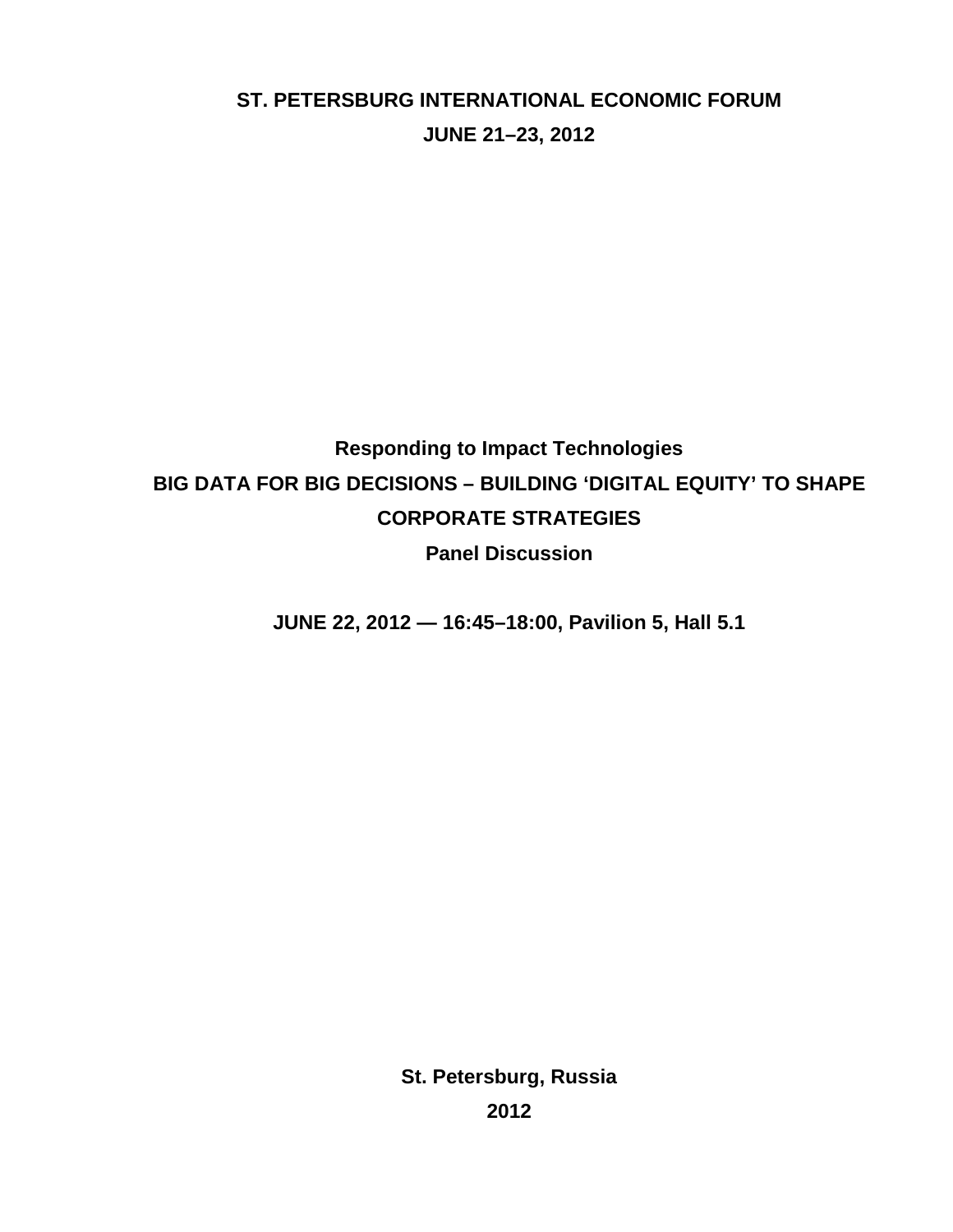# **In cooperation with SAP**

# **Moderator:**

**Pal Erik Sjatil,** Senior Partner, McKinsey & Company, Moscow; Director, McKinsey & Company Eastern Europe

# **Panelists:**

**Jon Fredrik Baksaas,** President, Chief Executive Officer, Telenor Group **Denis Bugrov,** Senior Vice-President, Sberbank **Alexei Illarionov,** Director for Information Technologies, Head of the Department of Informatization and Corporate Processes Management, Russian Railways **Maxim Nogotkov,** President, Svyaznoy Group of Companies CJSC **Jim Hagemann Snabe,** Co-Chief Executive Officer, SAP AG **Ren Zhengfei,** Chief Executive Officer, Huawei Technologies Co., Ltd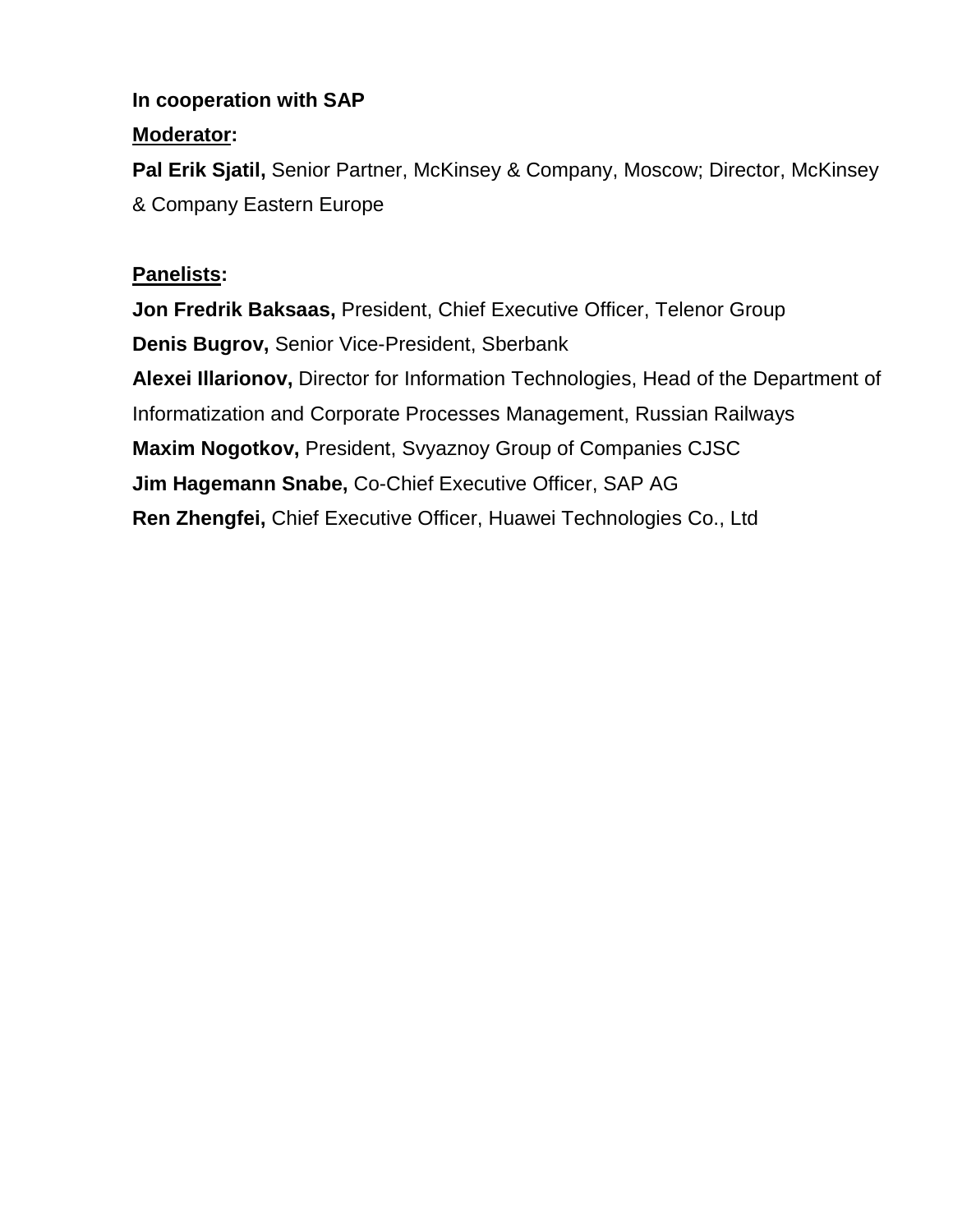# **P.E. Sjatil:**

Dear audience, dear panelists, welcome to this session on big data. First I will give you some practical information: this session will be run in Russian, English, and Chinese. Unless you have mastered all three languages, I recommend that you use one of these interpreters.

What we mean by 'big data' is, effectively, the convergence of three main trends: generational data, the fact that we can store more and more data, and lastly, the fact that we can process a lot more data today than we were able to do before. This leads to huge opportunities in terms of analysing and leveraging this data. The purpose of this panel is to discuss the opportunities, but also some of the challenges related to this. With that, I suggest the panelists introduce themselves. We shall start with you, Alexei.

### **A. Illarionov:**

Thank you. My name is Alexei Illarionov and I am the Director for Information Technologies and Head of the Department of Informatization and Corporate Processes Management for Russian Railways.

# **J.F. Baksaas:**

My name is Fredrik Baksaas. I am Head of the Telenor Group, which is a telecommunications company which really tries to drill into a lot of this data collection that is going on. Having heard that we will do this in three languages, how about the Norwegian language on top of that? No? I understand. Thank you.

### **J. H. Snabe:**

My name is Jim Hagemann Snabe and I am the Co-CEO of SAP. SAP is a global leader in business software and, of course, we are excited about the opportunity to solve the problems relating to big data, and see what we can do to change businesses through the analysis of large volumes of data.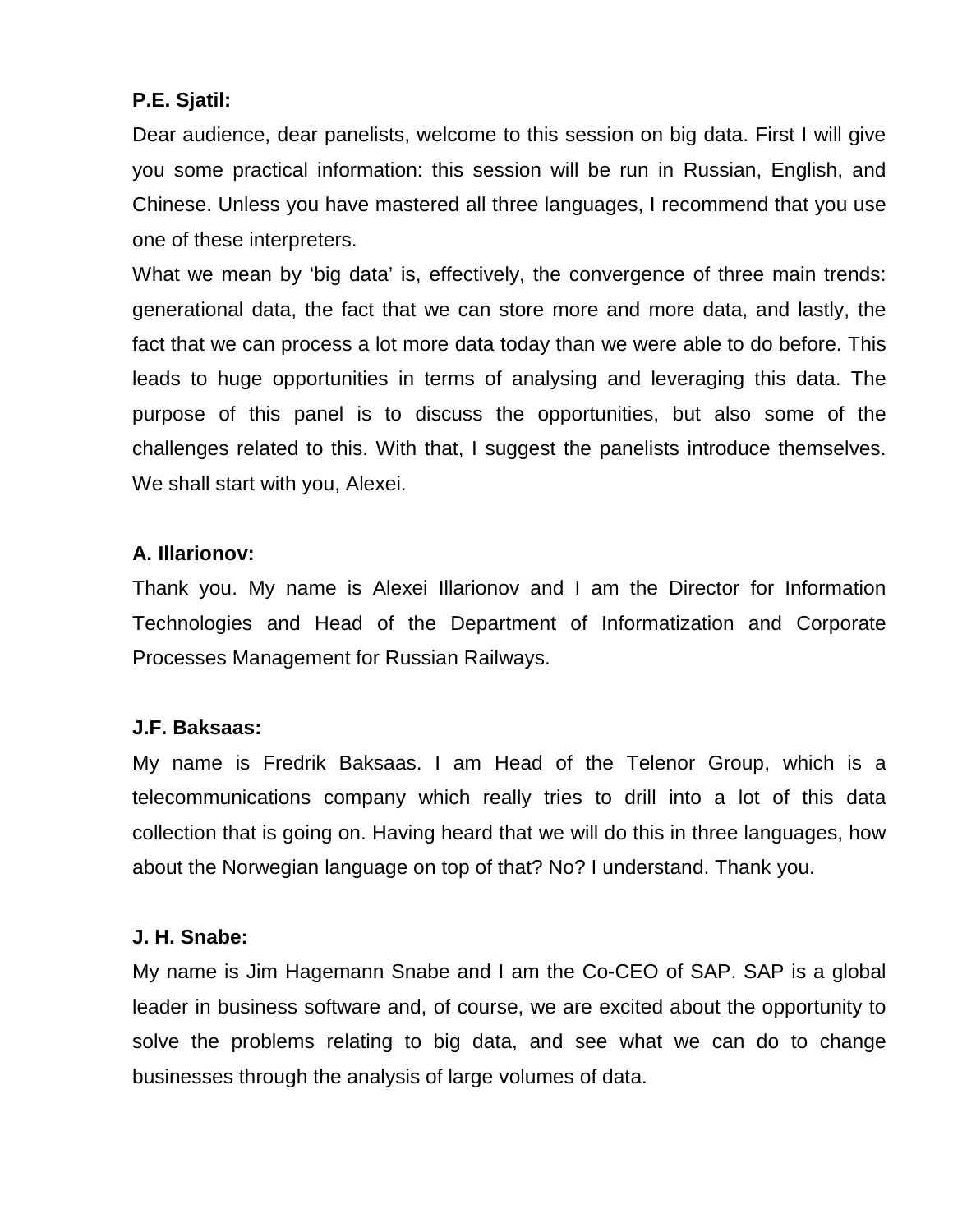# **P.E. Sjatil:**

My name is Pal Erik Sjatil. I am the Managing Partner of McKinsey in Eastern Europe.

# **D. Bugrov:**

Hello, my name is Denis Bugrov. I am the Senior Vice-President at Sberbank, and I am also responsible for the development strategy.

# **Z. Ren:**

I am the CEO of the Chinese company Huawei Technologies, and our main issue is collaboration with Russia.

# **M. Nogotkov:**

I am the founder and the President of the Svyaznoy Group of Companies and a number of other projects.

# **P.E. Sjatil:**

We can see that big data is a very important trend and, as I said, there are three drivers that are leading to this. The first is generational data, which is completely different today than just a few years ago. To give you one example, at YouTube, they now upload the same amount of content in two months as the three main TV broadcasters in the United States (I think these are NBC, ABC, and CBS) would broadcast in one century.

The second trend which is driving big data is, as I said, storage. Again, to give you an example, today you can buy a hard disk for USD 500, and on this hard disk, you can store all the music that has been produced in the world.

Last but not least is the ability to process this data. Through new devices and with all the innovation around processing capacities, we can today process data with different devices in a completely different way from what we did in the past. Again, to give you one last example, the iPhone that many now have is actually a million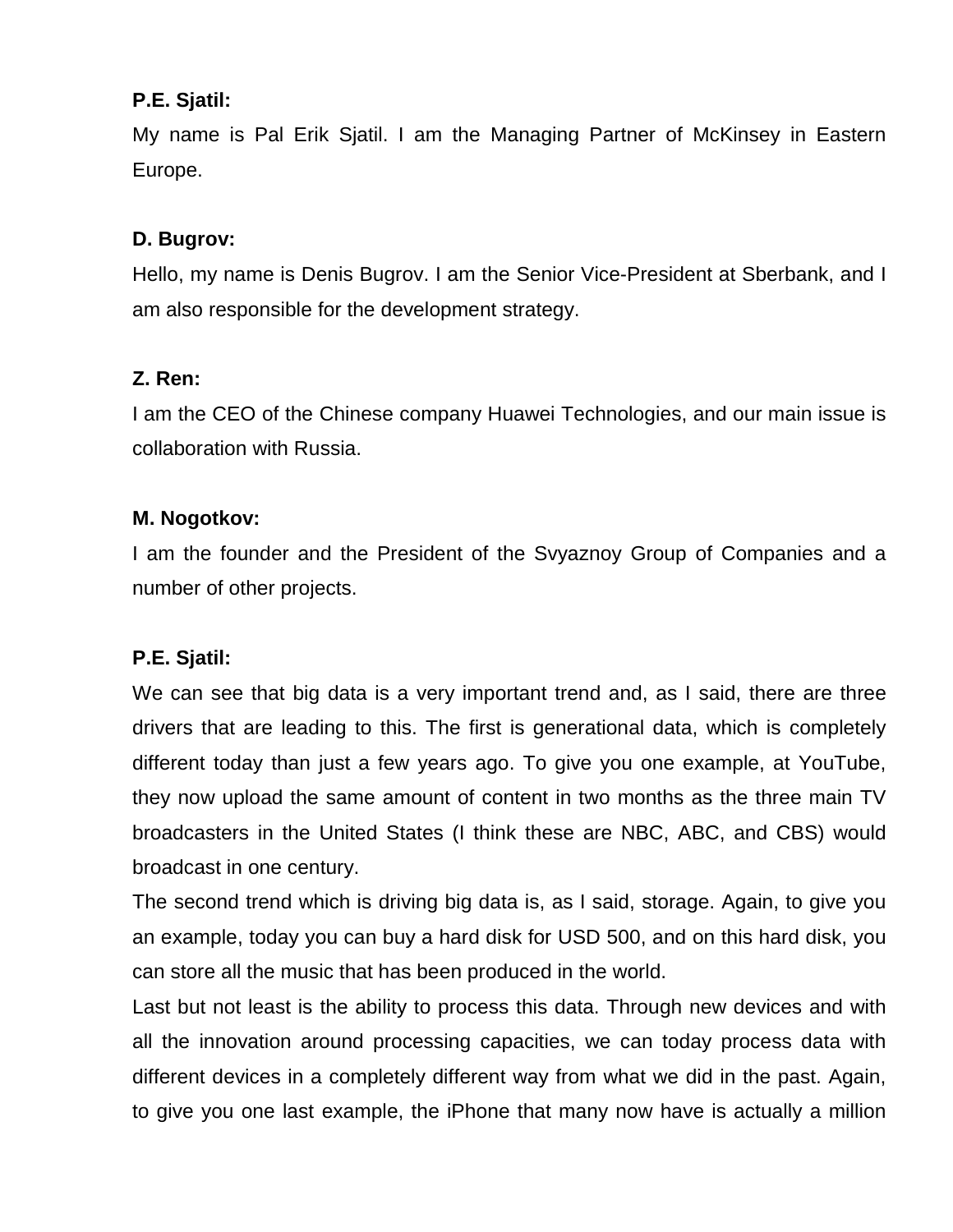times cheaper, 100,000 times smaller, and 1,000 times more powerful than the supercomputers they had at MIT in the late 1960s. It is a little bit easy to forget that this thing was launched less than five years ago. Now, everybody is used to iPhones, iPads, and other HTC and Samsung devices, but these devices are less than five years old, even as a technology, in terms of when they were launched. Therefore, we at McKinsey believe that the usage of big data will be very important in terms of determining winners and losers in sectors, and if you leverage this opportunity right, you can create a lot of value. Equally importantly, if you do not, it will be a challenge. With this, I hand the floor over to you, Jim.

#### **J. H. Snabe:**

Thank you very much, Pal. It is a pleasure and an honour for me to be here; this is a topic that is close to my heart, or should I say, to my brain. SAP is celebrating its fortieth anniversary this year. The company was created based on a vision of real time information. What can we do if we have real time information available to people in organizations? Interestingly enough now, forty years later, we are trying to redefine 'real time' in the context of big data.

We believe that, on the technology side, there are actually three main technologies that will drive a massive change in how we work, how we live, and how business is conducted. Pal mentioned mobile devices. I think in its first wave, it is a consumeroriented device, with lots of games and lots of interactions. We think that this device has huge potential to change the way you interact, not just with your employees, but also with your consumers. It is cloud computing, which is an opportunity to simplify access to advanced technologies, and with that, create solutions and opportunities for everyone to participate, not just the large companies that have the money to invest, and reach, of course, the mobile devices in cheaper ways. Finally, big data will be important: this challenge of enormous amounts of data that can be analysed, and what that means for how we can understand what is going on and optimize business.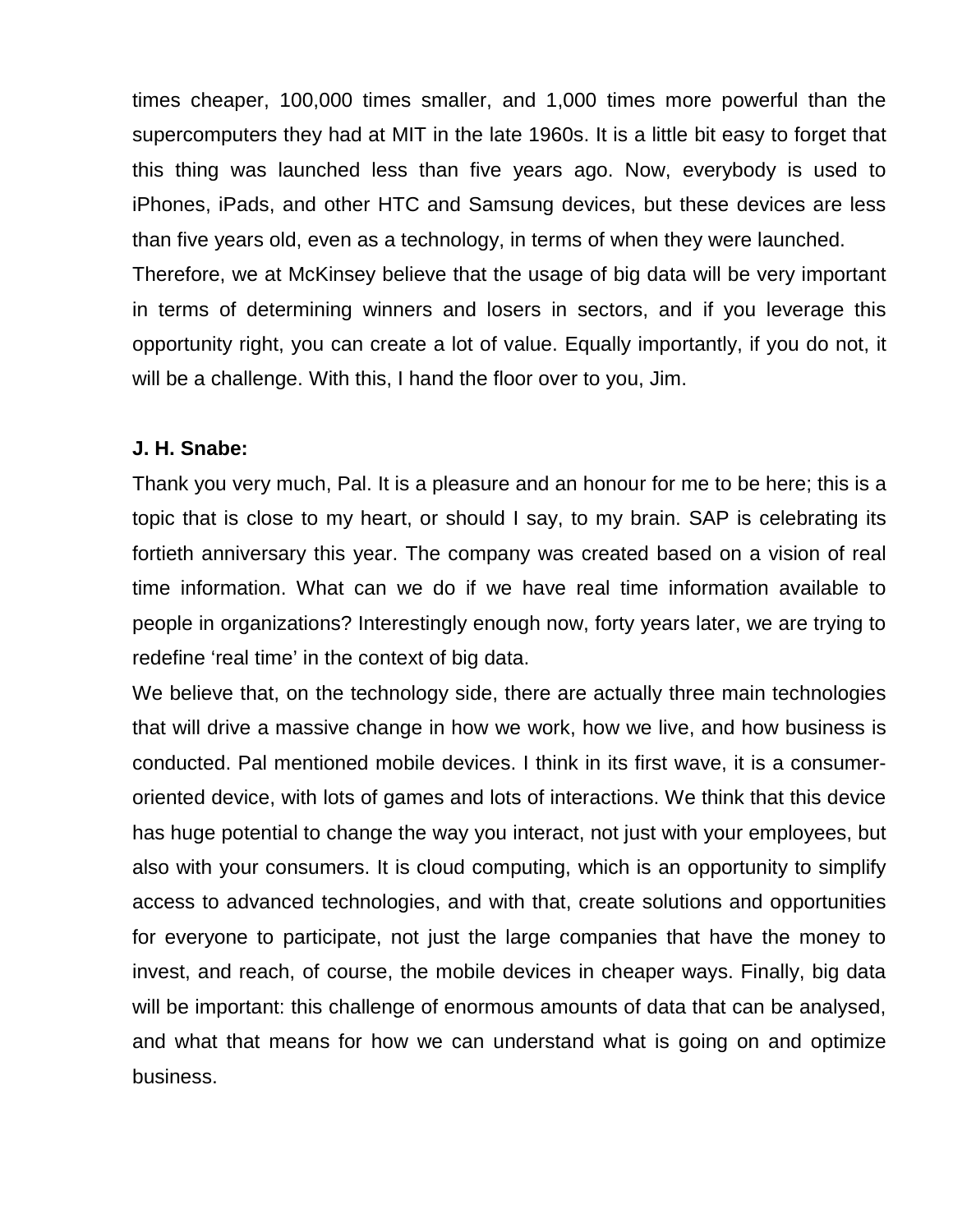Each of these technologies are significant individually, but when you bring them together, you can solve problems in a business context that were unsolvable before. Therefore, rather than having a technology talk, I would very much like to have a business talk and start with the business problems that we are trying to solve. Then we can see how these technologies can help solve this.

Let us take two steps back and look at the world we are in today. I would claim that it is, in many ways, a resource-constrained world. If we look at the next forty years, we estimate that there will be two billion people more than there are today, and most of those people will be in urban areas. There will be an explosion of cities. There will be an additional 1,000,000 square kilometres of urban space in this world, which is the size of France, Spain, and Germany all together. That will all be cities. There is the challenge of an aging population, with more people above 60 than children for the first time in our history. Then there is a new middle class which has tremendous expectations, in particular in the Asian market. All of these trends make us believe that we are in a very resource-constrained, tight situation in many, many sectors – not just raw materials, where the oil era may eventually end, but also, for instance, in food, where some people estimate that in the next 40 years, we will have to produce the same amount of food as we have done in the last thousand years.

This makes you understand that we have a pretty significant challenge in front of us, not to mention the issues around health care, pensions and taxation, with an aging population and too few young people to carry the burden. If we do not make significant improvements in productivity, then we will be facing some significant challenges.

The good news is that technology has proven to be a huge opportunity to solve problems in new ways, and with that, create new opportunities. Pal mentioned advancements in mobile technology. There are many technologies that, over just the last five years, have totally changed the opportunities we have. We are looking at this challenge of a constrained world, with lots of new demands, with a positive attitude, because technology may be able to solve some of these problems.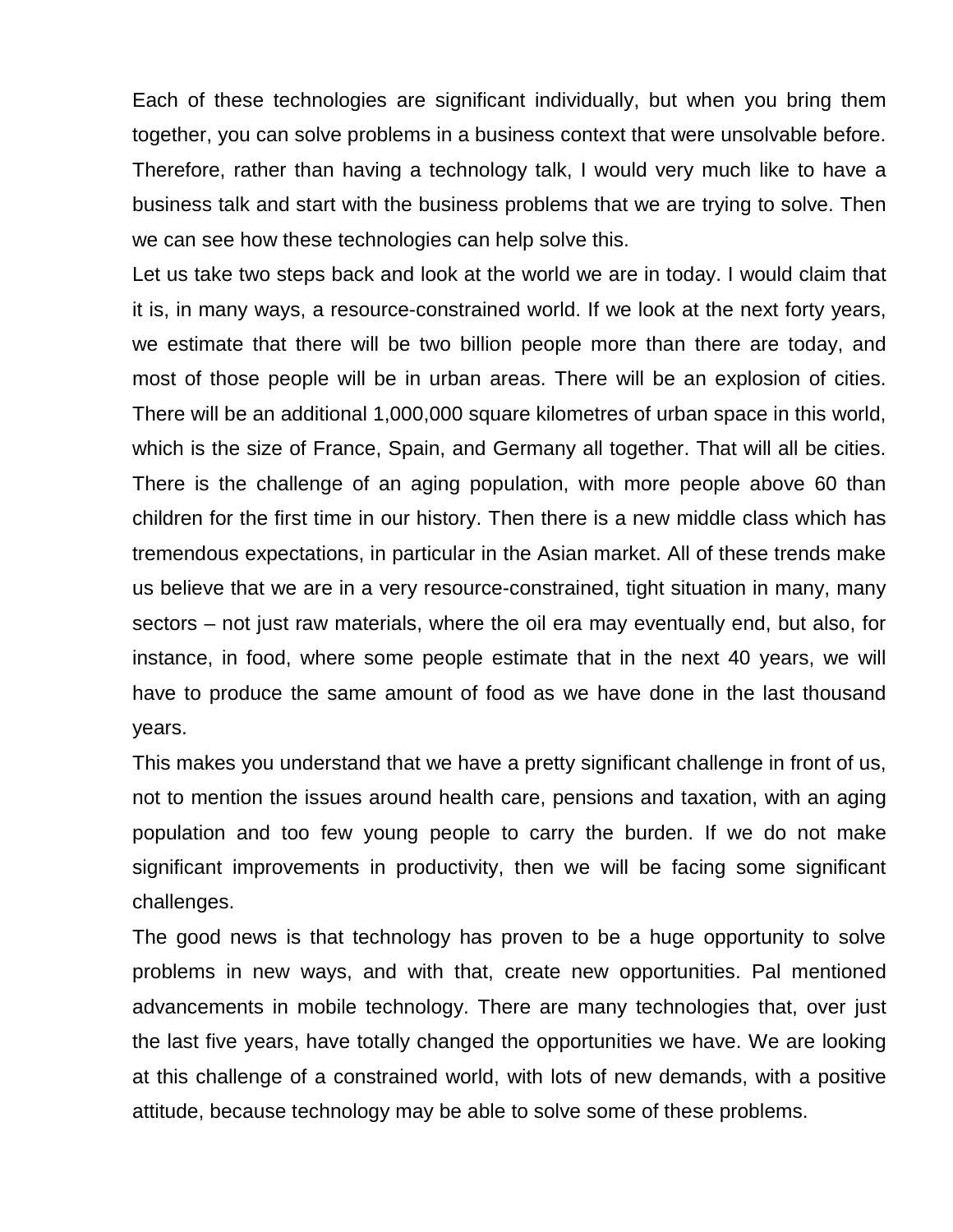The two first technologies I mentioned (mobile and cloud) are in fact enabling a number of things. You have today billions of people connected in real time through a mobile device that is more powerful than the most advanced computers from 40 years ago. They are connected in real time. When we think of mobility, it is not just about the mobile users: it is the sensors that will be everywhere. With this technology, you will basically digitize the entire supply chain, which means you will know where the container is, where the consumers are, what they are doing, what their preferences are, and when the shelf runs out of goods. All of this information will be created on mobile-type devices and will be enabled through a cloud, so that you can collect this information at very low cost.

This gives the opportunity of insights into the individual preferences of your customers, but also an opportunity for completely new ways of optimizing not just each company, but entire value chains. You know exactly what is going on through the entire value chain, more or less from the raw material to the end consumer, and with this knowledge, you can optimize things we could not optimize before. If you look at the amount of empty trucks that run around in Europe, because they cannot be re-planned in real time, you will understand how big an opportunity we have to deliver more value in more real time and with that also save significant resources.

What is the challenge of that visionary world? The challenge is big data. It is the fact that we double the amount of data produced by mankind every 18 months. It is the fact that we are getting a pollution of information. There is too much data. I think Google taught us to find the needle in the haystack. We actually need to make sense of all this data and come not just to conclusions, but to decisions. We think we can add significant intelligence in that decision-making process.

The problem we have technologically is that all systems up to now were based on the assumption that data is stored on disks. We at SAP are challenging this assumption. The reason is very simple: the disk is the slowest part in a computer. It is in fact very slow, even though we have high-speed disks today. The amount of time it takes to read data from a disk is so long that systems are created with a lot of complexity to overcome the slowness of the disk. What does that mean? It means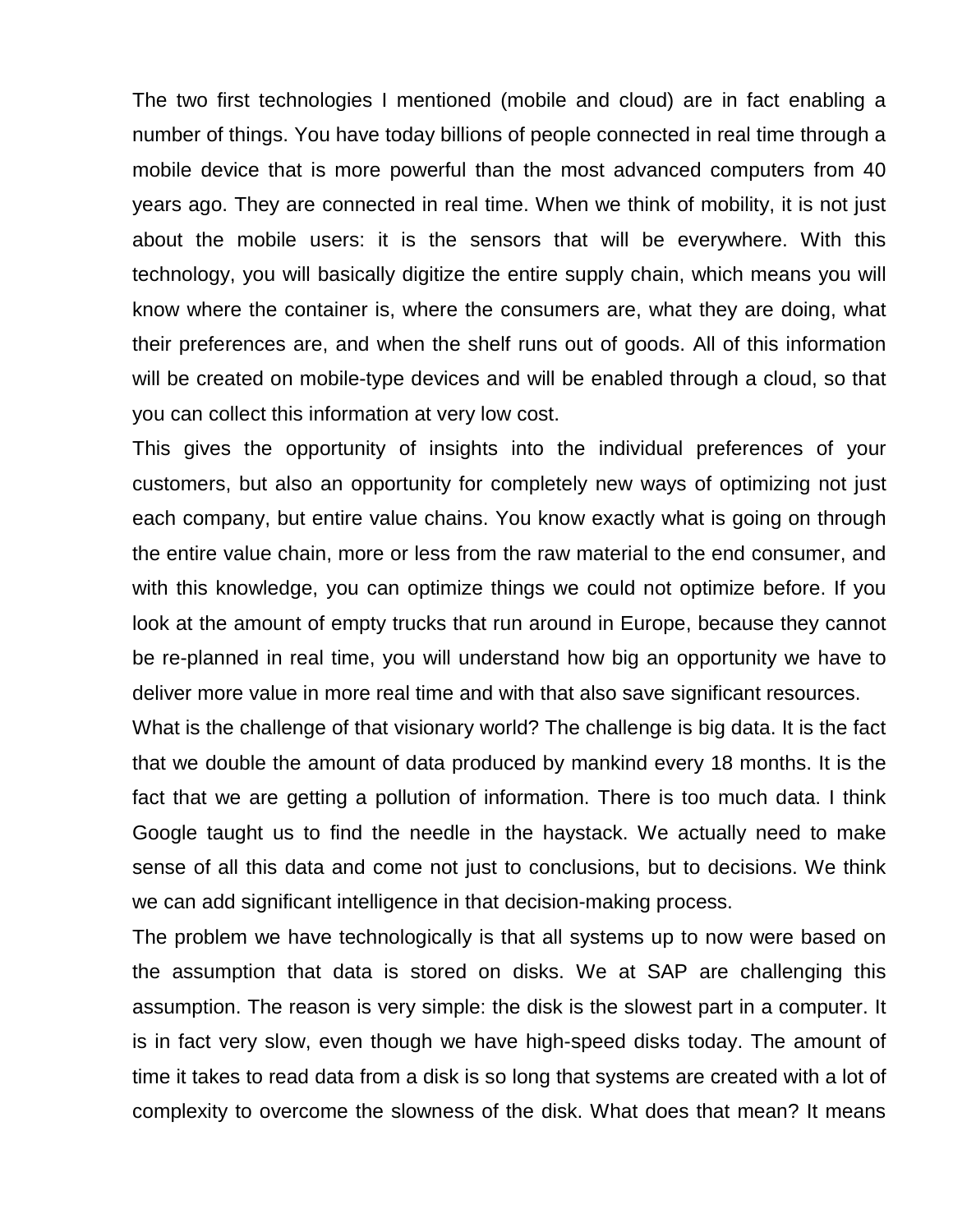we take the same data and store it in many different ways, so that we can answer questions within a reasonable response time because we have already computed the answer. If we had to compute the answer from scratch by reading all the data, it would be impossible.

The good news is that the main memory of a computer is somewhere between 10,000 and 100,000 times faster than disks in terms of reading data. If you add the advancements that we are seeing in processing, reading data from main memory and taking full advantage of processing, you suddenly have a quantum leap such as we have not seen ever before in technology. This is called memory computing, and we have experimented with it at SAP for the last five years. We are today able to manage enormous amounts of data, to read billions and billions of records on the fly and make mathematically advanced analyses of the data without pre-fabricating any answer – and we are doing all of this in seconds. Customers who used to take hours or days, now can do the same in less than a second.

The question is, what can we do if that is the case? If we break the assumption that data is no longer stored on disks but in the main memory, and if you can hold all the data of a company in the main memory and include all other data, like Twitter analyses and so on, what kind of problems can we solve that we could not solve before? I will give you a couple of examples. We believe that with this technology, we get a speed that allows us to simulate strategies. If it takes two hours to get an answer back from a system, you do not want to simulate too many examples. If it takes less than a second, you can start simulating various strategies. For example, which trade promotions will you have? Which offers to your bank customers will be more likely to have a successful outcome? You can, in real time, manage risk in a bank or fraud detection in insurance. With this, you begin to enable the prediction of the future with a higher likelihood, instead of just reporting what happened in the last quarter.

On top of that, as was also very well described in the McKinsey report, you can start understanding the individual preferences of your customer and deliver on those individual preferences at zero cost, because it is all done in technology.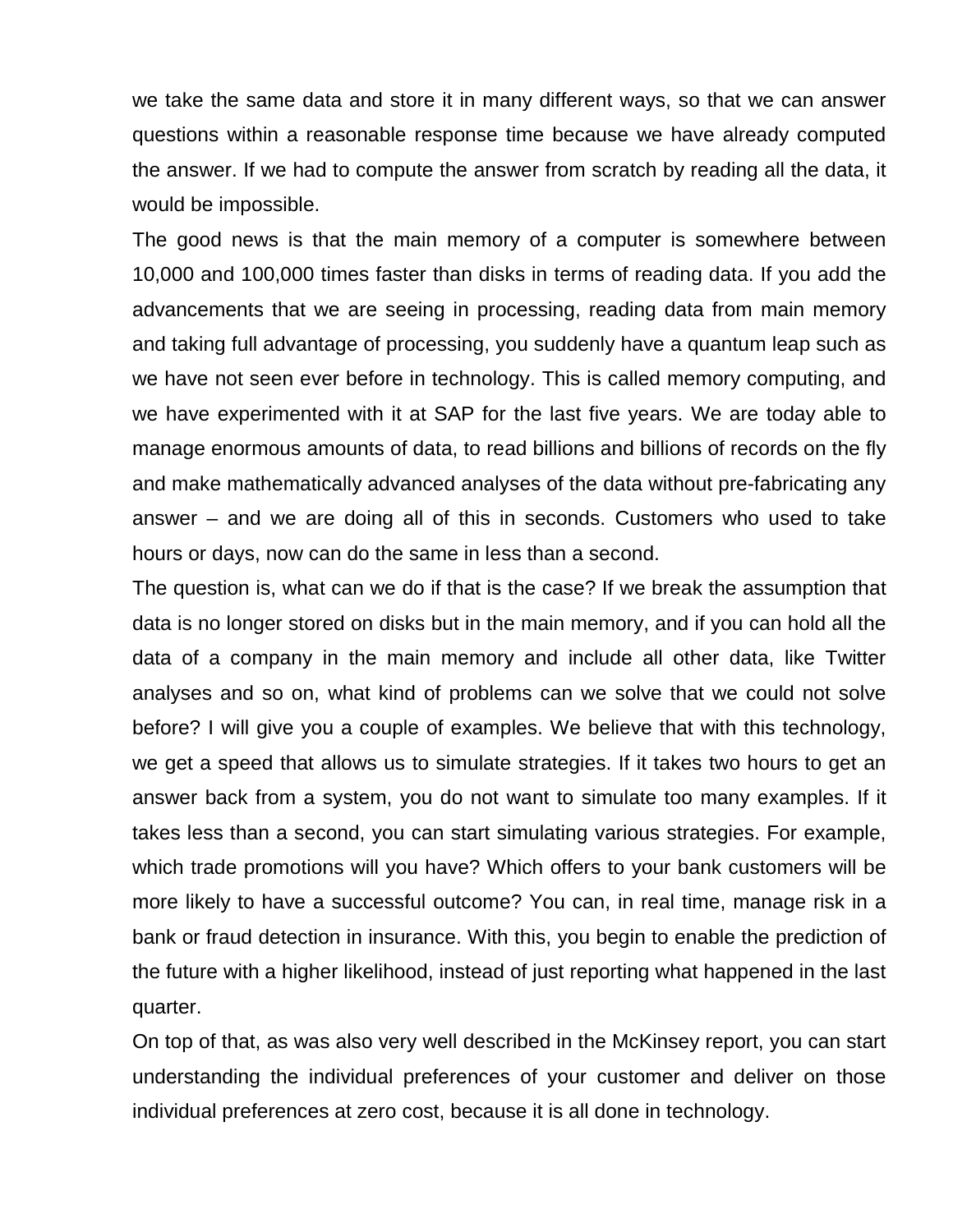Here are a couple of examples: in retail, the obvious example is understanding your customers, loyalty customer cards and, with that, enabling individual promotions that make sense for the individual customer. If you combine that with face detection, you can actually give that proposal to the retail customer when he or she enters the store or goes on the online store, if he or she allows that.

In banking, the same thing can be applied: they could not only allow for an understanding of the individual requirements of a bank customer – knowing that my daughter is turning 18, for example, and that I might need better insurance on my car – but they could also go to new customers who were not customers before, who all have a mobile device and who you can certainly reach at zero cost.

We think we can optimize energy by looking at the electric car as a way of storing energy at night, and enabling the intelligent household to start optimizing the demand and the supply of energy. Each household will sell energy from the electric car when the peak demand is there and store windmill energy at night when nobody else is using it.

Finally, in healthcare there is probably the biggest breakthrough, which is necessary in a world of too many old people: with memory computing and our technology, we are able to do DNA analysis, for instance in cancer treatment. The DNA of one person is a two-terabyte data set. It is a very large data set. If you can analyse the DNA of the cancer cell compared with the healthy cell, you will be able to understand the exact mutation happening in an individual patient. With an unstructured search of medicine, you will be able to find the right treatment for exactly that patient, which is very different to how cancer treatment is generally done today. It is currently an analysis that is today done over two days. It costs more than USD 100,000 per patient, whereas with memory computing, we can do this in one minute, at a cost level that is below USD 4,000.

In summary, we are on the cusp of a significant revolution. The data that is being produced can be used in new ways, and we believe that only through memory computing can we solve this. I challenge the audience to come up with problems that were unsolvable until this moment, because I think that there are new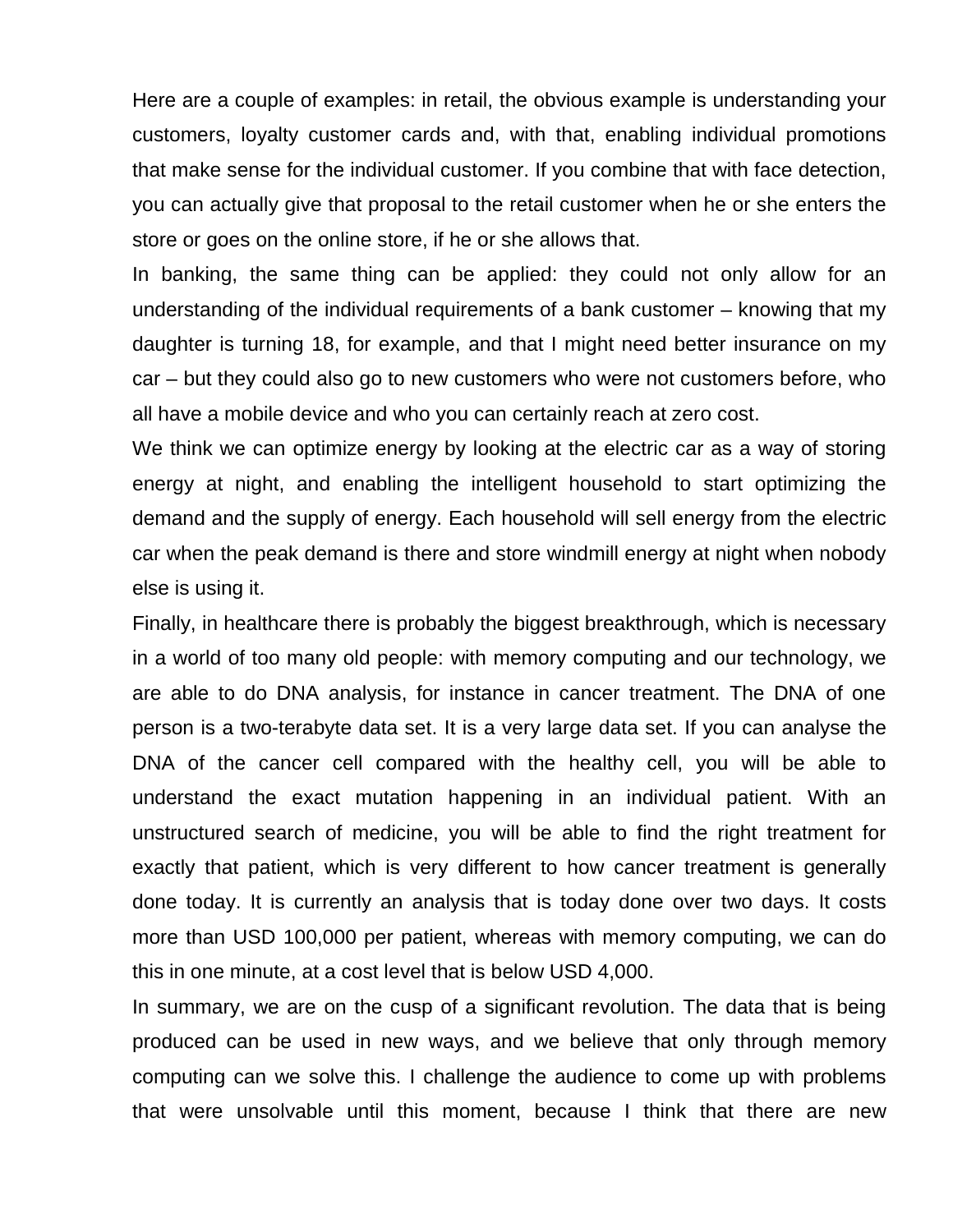technologies that will enable us to solve problems and, with that, create a world where we can manage the resource constraints of the future. Thank you very much.

#### **P.E. Sjatil:**

Thank you. You have both explained all about some great technology, as well as the opportunities that it could lead to. I think I should pass the floor to you, Denis, to see if you agree as to whether that is actually something with leverage for a big institution like Sberbank.

### **D. Bugrov:**

Thank you very much. I completely share your enthusiasm for what we in Russia call 'supermassive data'. We are convinced that the opportunities presented by accumulating, storing, processing, and most importantly making practical use of data, are truly huge. We do not even fully understand yet what exactly we are capable of doing. Let me give you two examples.

We have calculated that at Sberbank we store at least twice as much data as is stored at the famous American Library of Congress. At best, we use 2.5% of that information. Each day it grows in volume, and the most tragic issue is that when we try to sort it out somehow, to prepare and standardize and pigeonhole it, and when we use standard approaches to processing this data, very important components are lost. We lose many of the parameters which are contained in the raw data.

Our vision, the alternative paradigm that we need to find, is quite the opposite: we want to accumulate, store, and be able to process that data in all its richness, in its raw and completely saturated state.

We can see an enormous number of completely practical applications from the perspective of our business. We completely share that point of view which states that the future is about mass personalization of the services that we provide, at the most detailed, granular level possible. The point of our business (that is to say the banking business) is, first and foremost, control over a large volume of information. Apart from the enthusiasm we feel as a large company which is trying to do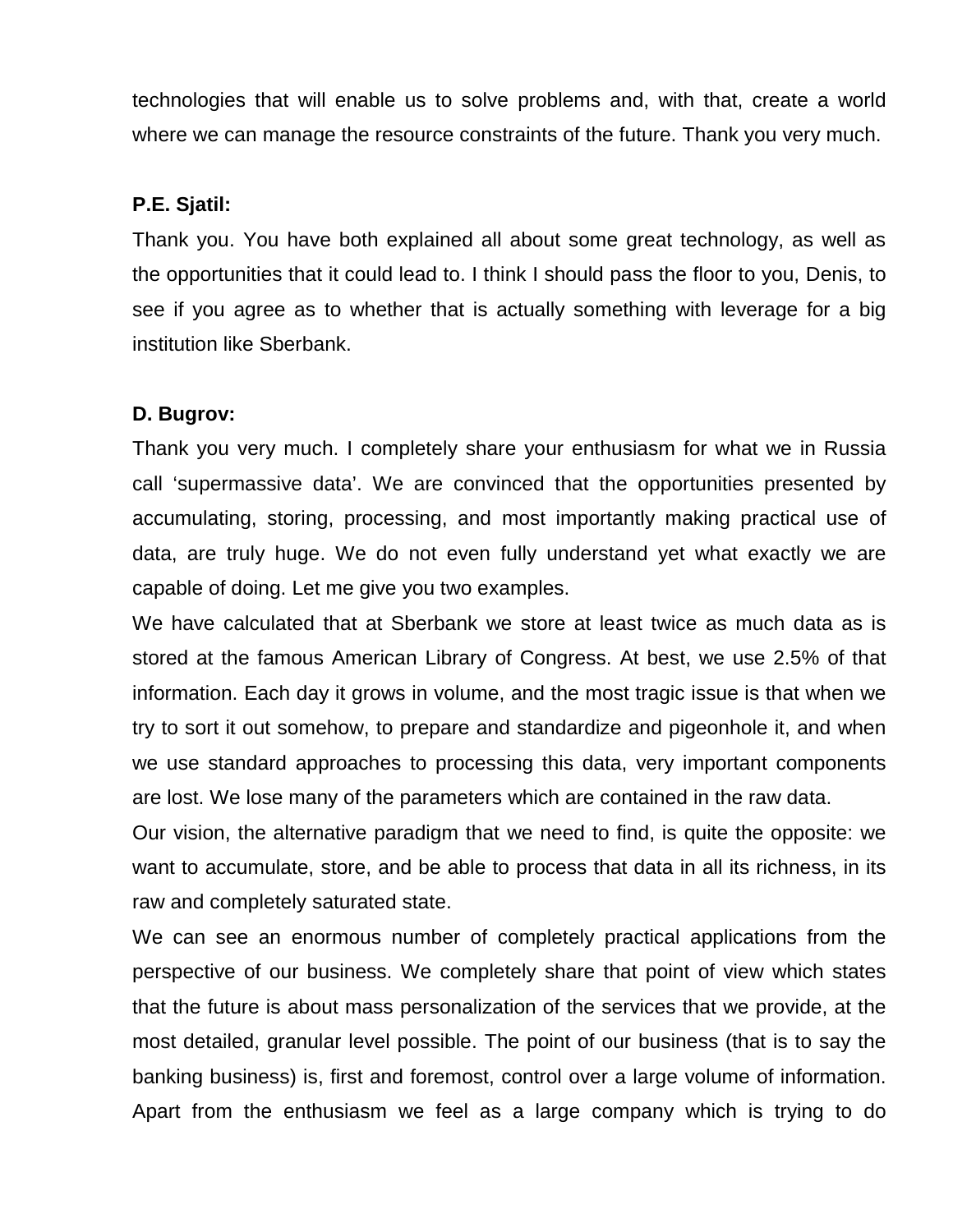something tangible in that direction, we are already encountering an entire range of particularly practical problems, which we will all have to resolve.

The first problem is that the existing storage and data processing technologies do not have sufficient capacity to work with all that data effectively.

The second problem is that large organizations do not currently have sufficient skills and capabilities to work with this volume of information. We do not have enough staff, the staff we have do not have the required qualifications, and we do not have the necessary organizational solutions for full implementation of the enormous potential which exists in this situation.

The third problem which we encounter is related to the fact that, as mass personalization of services becomes possible, it requires a thorough rebuilding of the fundamental processes of organizational operations: for example, the way you offer your clients a line of credit or collect outstanding debts.

Finally, there is a risk that in chasing after a nice idea, we will get too excited about new things and forget about practical applicability. Therefore, the issue is not about whether it is difficult to work with the data super-archives, but that if we take this work seriously – and we are convinced that it is the foundation of the future competitive advantages of companies such as ours – it will require a thoughtful and thorough rebuilding of corporate methods of working with information.

We would need a different IT architecture. We are currently thinking about how we can do this. We would need a completely different approach to collecting information. We would need investments, primarily in people who are able to work with these tasks and large quantities of data. I believe that, in relation to this, our demand for physics and technical university graduates will grow. The main issue is that we will need to completely switch to the paradigm of mass personalization of our services, and this is a completely different approach to working with clients.

The use of very large data sets is one of the most important and interesting tasks for the next 50 years. I do not think that any large company, especially those that work with a large number of clients, can ignore this area and or avoid investing significant funds in it.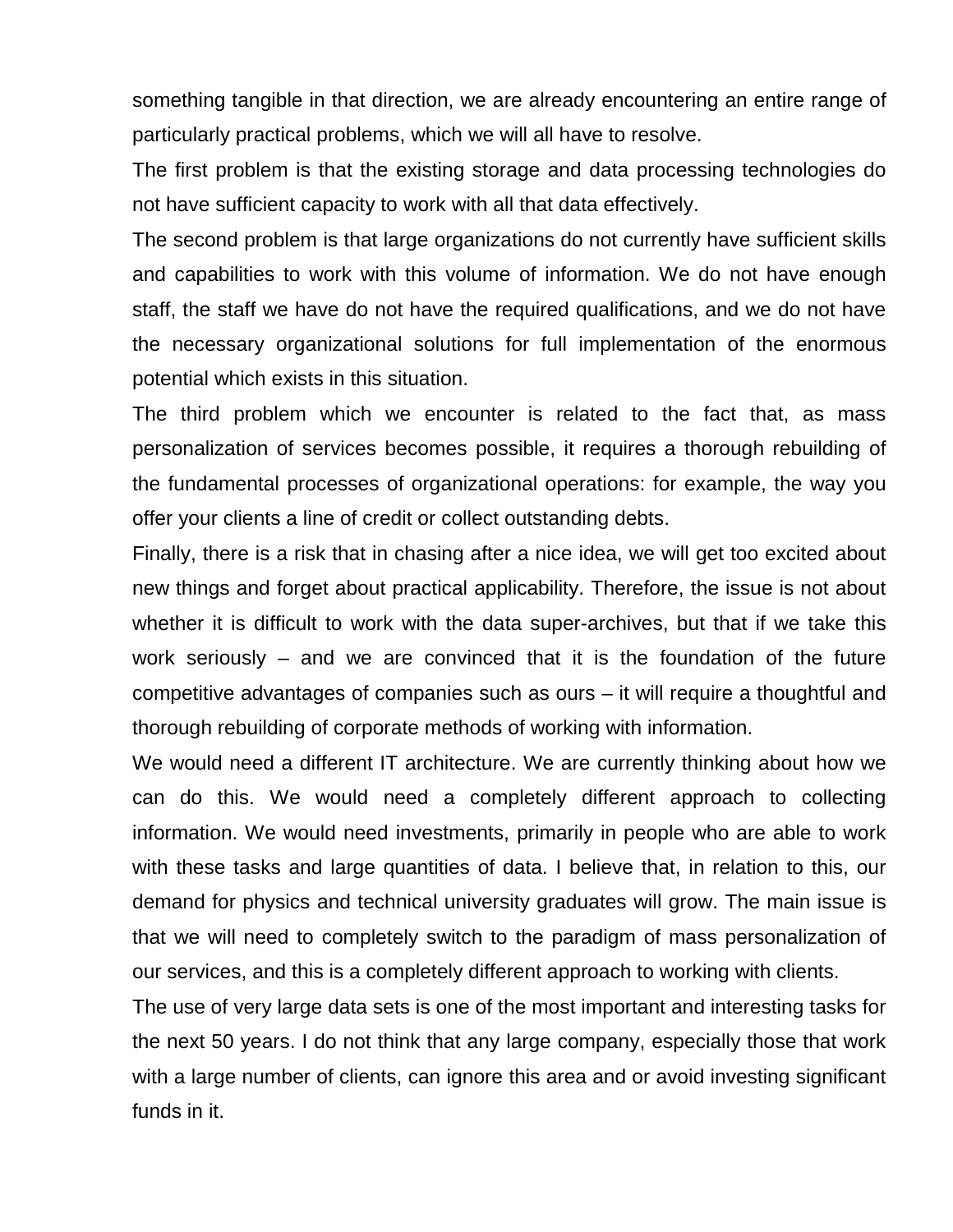#### **P.E. Sjatil:**

Just one question, Denis. What do you think about competition? Do you think that big data could also enable new and more nimble competitors online, for instance?

### **D. Bugrov:**

We are large, and that is why we will win this competition.

### **P.E. Sjatil:**

That is a good answer. Fredrik, we just heard from a bank, so as a telecom operator, do you see this in the same way, or do you see it very differently?

# **J.F. Baksaas:**

There are at least some aspects that we can give some reflections upon. First of all, the telecom sector is known as an enabler. We heard in the mobile health session previously today that there are a lot of concepts out there, and that the telecom sector basically enables, because things are getting connectivity. People are more in mobile positions and want to access their data. In this session, I will further touch upon how telecom operators, and in this case, Telenor, use our data and how we think and try to opt into that scene, in which the top players have shown that data insight can also create business potential in a new way.

The competition in the telecom sector was, in its initial phases, very easy. There was no connectivity being offered. Then we created the technology we understood to be deployed according to radio waves and radio planning, and we started the service. Of course, since voice and SMS were so easy for everyone to both understand and to connect to, we did not need to know that much about the market. In a way it was easily said: you roll out your network and you arrange the queue of customers that want to get on board. It was an easy and very happy period in the life of the telecoms.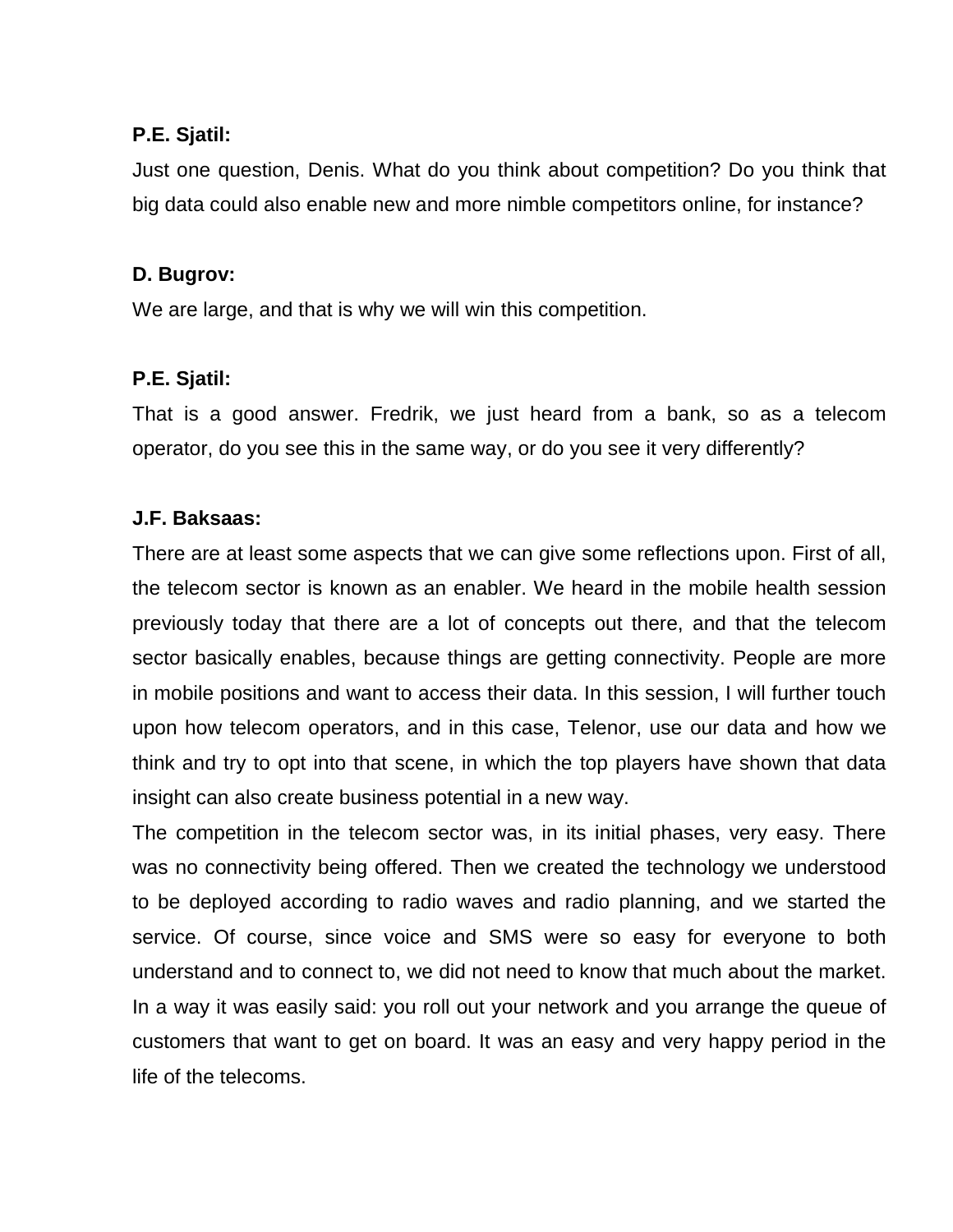But now that the world is basically connected, with six and a half billion SIM cards out there, that competition has turned into a different game. How do you nurture and develop your customer base, and how do you compete for customers that are already customers with another operator, for example? There is a completely new situation among the telecom players. On top of that, the customers have got an enormous amount of offers to choose from. The Smartphone opens up a whole range of new, competitive business models that bring new attractions and new possibilities. Again, how you understand your market plays a role in that. As a telecommunications company, we believe that if we can handle our customers across the different platforms, but also across the different touch points, where the customers come into connection with our services, that is what is important. This could either be in the handset itself, or when you move into a dealer shop where you want to explore the next handsets and so forth.

We are in the midst of looking at how to deal with customer data. I fully understand the SAP's ambition, when you are opting into working with people like us with your ideas on how to deal with the big data structure. However, we will also probably want to do this in our own ways. Let me then give you a couple of examples. As a distributor, we really want to make an individual business proposition to our customers, but not so individual that we as a customer feel the offer coming too close. I will give you two small examples of this. We want to make new price plans, for example, in one particular area, in one particular country, because we see that our competitive position in that geographic area might be weak. In that case, we can basically use the data analysis of our customer records in that region, in order to really pinpoint a new offer. We can even do it as an SMS to that specific customer. How specific you can be and where the privacy threshold is needs to be taken into account. In that sense, we are similar to a bank, because a bank knows where we have been, they know where we have spent our money and they have all the information on how we behave in society. The question is to which extent we can use those details.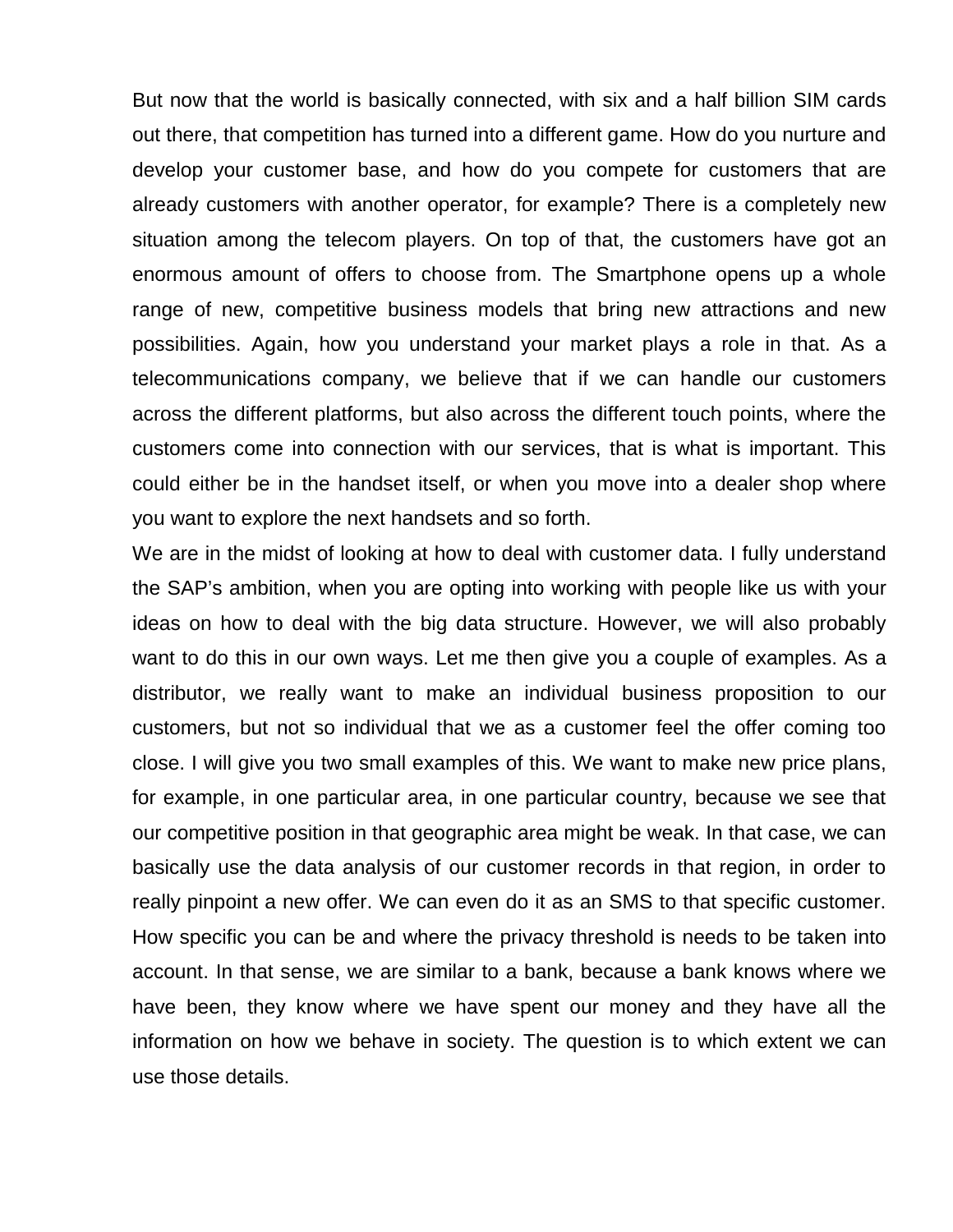If you think about it, Google and others do exactly that. They do not follow you physically, but they follow you on the net. They know where you have been, and they use where you have been. I think Amazon was the first one that really brought forward our reading habits and book-buying habits in order to trigger our interests for the next book. That was the way it was done initially. Here, the understanding of this and of the balance to be struck against the privacy threshold, which will be defined in every society by local rules and local settings, needs to be taken into account.

How can we measure these things? In Telenor, we strongly believe that the aim is to get to the status where we create relevance for our customers to the extent that this customer becomes our agent, our good word distributors. But I also see the possibilities of overstepping this by putting too much irrelevant information onto the handset or the PC. You need to strike that balance on how you use this data without overstepping and feeding too much into each and everyone. I am sure we have examples of personal experiences in this room. I remember one example of this from when Google took Street View and made that visible in Germany. They overstepped the line, because I am OK with seeing my house from up there, from a satellite, and knowing my car is parked in my garage, but I am not OK seeing myself waving to the Street View car when it was there. There we have got an expression of where privacy thresholds are.

#### **P.E. Sjatil:**

I have one question. You mentioned Google and other innovators. Telenor is competing against these players in this space. We all know – and you mentioned this, Denis – that this space is maybe one of the most bottlenecked in terms of coming up with new services. How are you able to construct a value proposition that competes with a company like Google effectively?

#### **J.F. Baksaas:**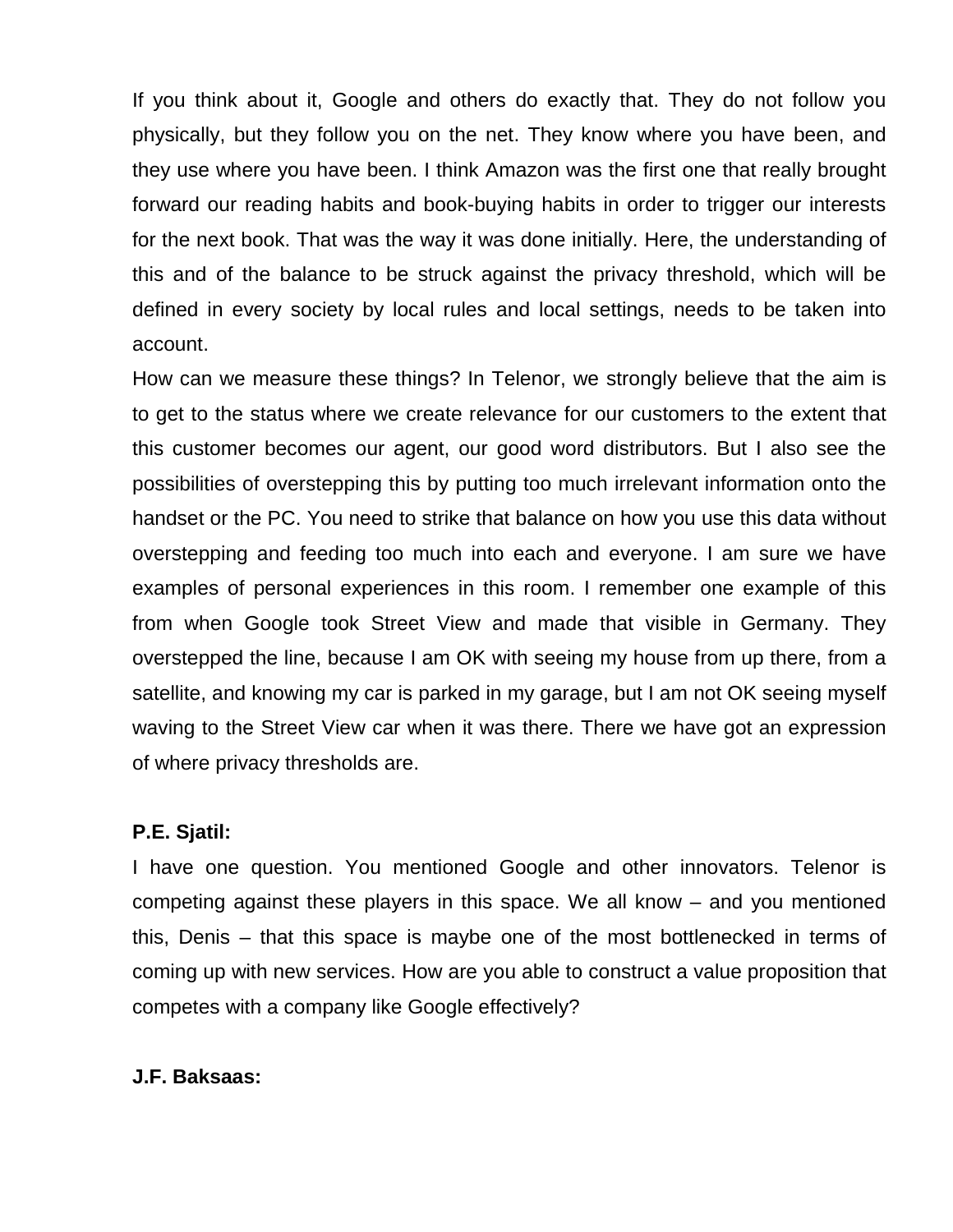I do not think we are at the end of an answer to that question. It is, for sure, a dynamic answer as well. But remember that in this IP world, as it is developing, there is a shared challenge of realizing these new things. It is not a question of remuneration alone anymore; it is also about other motivating factors. In particular, that goes for the challenges. I think there is a whole package of trigger points that you have to use. If you think in the old-fashioned way for the next five years, then you will be left like the ship owners that stuck to sailing ships in the 1920s when the steamers came around.

### **P.E. Sjatil:**

Thank you. We will move onto one of the leading companies that actually build the networks that are being used to transport all this data. I hand over the floor to you, Zhengfei.

### **Z. Ren:**

Russia and China possess strong economic bases for development. We have been working in Russia for 15 years to date. We would like to respond to Mr. Putin's challenge to increase the number of investments in Russia, in the development of its IT industry. We have a very strong foundation for long-term cooperation. After 15 years of working in Russia, our company, Huawei, has become an integral part of the Russian market. Under President Putin's leadership, Russia is going to have an even brighter future, and Russia–China relations will enter a golden age. By using this opportunity, we are planning, in accordance with a government plan for Russia's development, to increase our investments in the development of the electronics and IT industries. The key direction for future development in the IT industry is the development of mobile technologies: this is a new strategic territory. The difference is that during the competitive fight for cyberspace, we must not use occupation methods to form closed spaces, because network structure is based on openness. Considering the advantages in Russia, Huawei is continuing to increase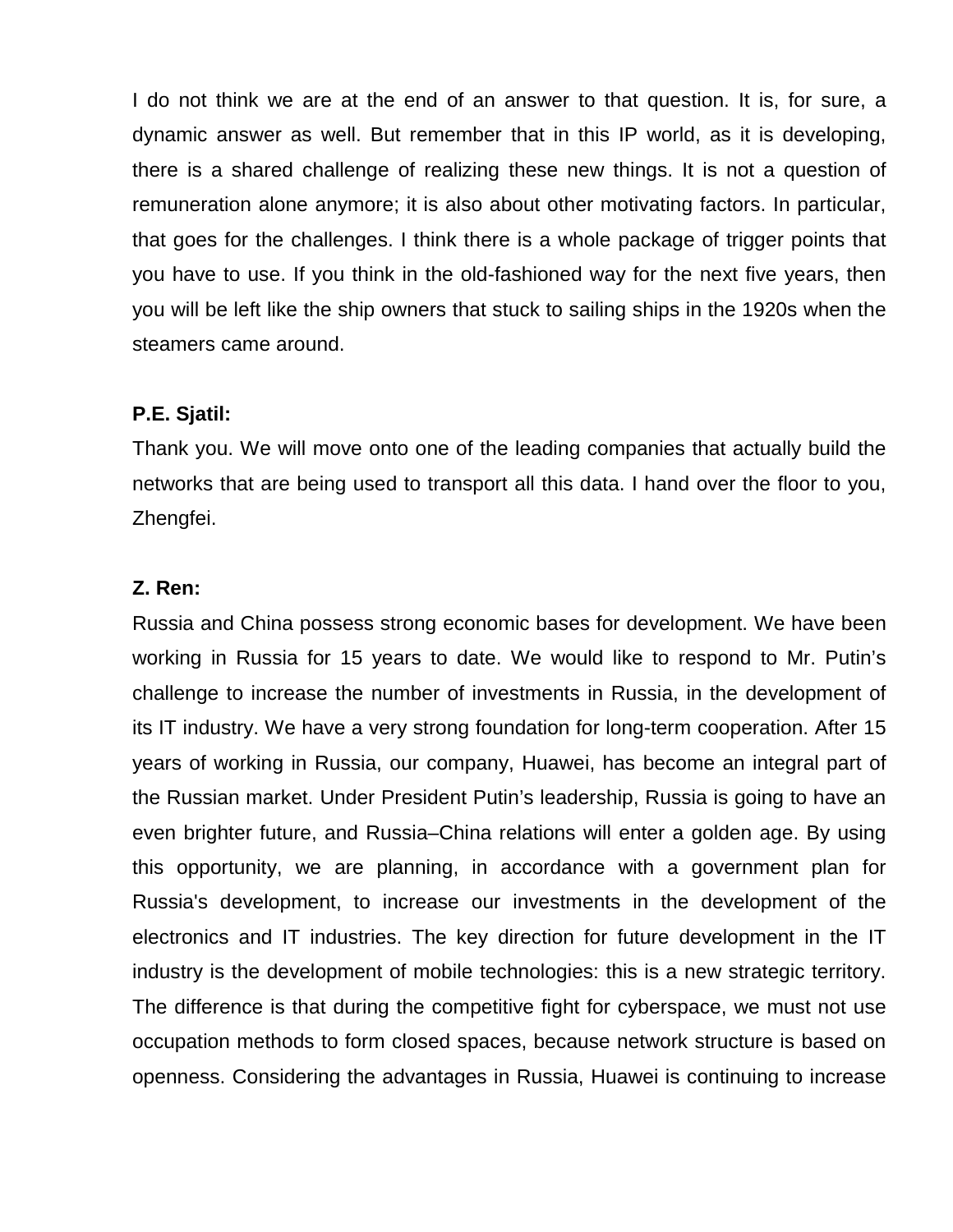investments in research activities and industry, in order to contribute what we can to Russia's future as a leading power.

Information should provide freedom to humanity. One must approach its rapid growth from a proactive, proper position. We should not think of it as a problem. In the next 30–50 years, the development that takes place will be much greater than the development that humanity has undergone in the last 5000 years. We believe that the explosively growing volumes of information must be controlled; however, humanity is incapable of creating an absolutely safe protective boundary. The bottled-up information will easily overcome it, in the same way that the waters of the Volga or the Amazon will overcome a small dam.

The speed of development of IT technology is much greater than the progress in security systems. There is a high possibility of a general breach of the dam by data streams, and of a general flood. In such a situation, any security measures would be useless. The information flood would be like the one in the film *2012*, with one important difference: it would never stop. The construction of new, stronger, higher dams would not resolve this problem; they would all be overwhelmed. Our task is to create a much more powerful data pipeline than would be needed for the waters of the entire Volga or even the Pacific Ocean; this pipeline would provide the opportunity for interaction and data transfer.

The specific nature of information is defined by its openness. We can use this characteristic in the best possible way, and act according to the situation. When the speed at which information is distributed is significantly faster than the speed of the development of security technology, our industry will have to face the issue of ensuring information security.

Network security is a common problem which we need to face together proactively. Russia has a powerful defence sector, rich experience, enormous accumulated knowledge, and a large number of highly prepared specialists. This foundation gives particular advantages for the development of the IT industry and presents enormous potential for future development. Therefore, Huawei, as a leading high-tech IT company, will continually work towards creating a harmonious commercial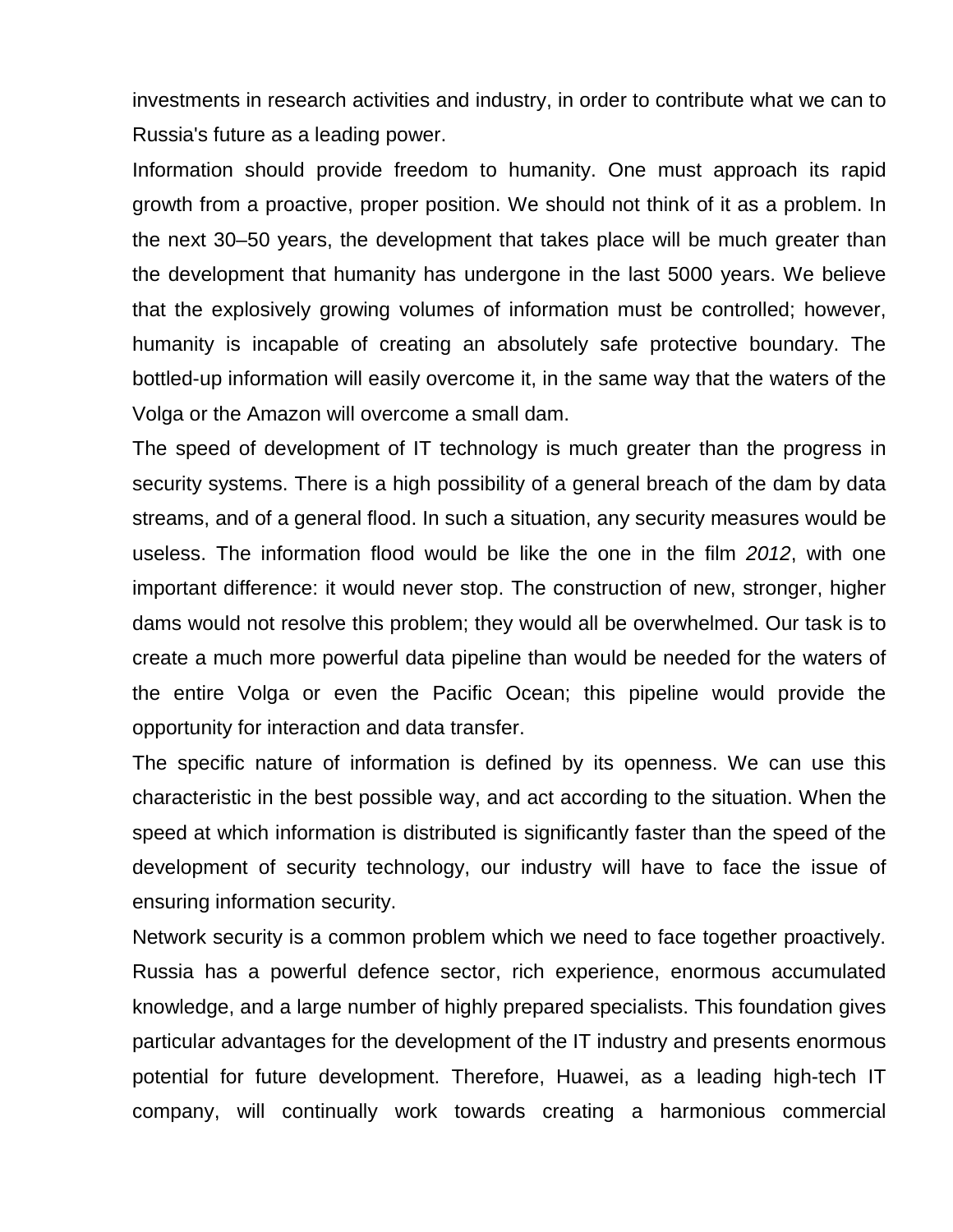environment. We will create an integral network within the sector, consisting of enterprises in the areas of system integration, localized production, and local research and developments which will be actively used in establishing the Russian IT market. We will also train new specialists and increase the overall competitiveness of the Russian industry. To this end, Huawei will increase its investments and contribute to the rapid development of the Russian IT industry.

### **P.E. Sjatil:**

Thank you. Now we will move from telecoms to another industry – the transportation industry. Jim told us that it is possible to digitize the whole supply chain, and I guess that would mean all the wagons on Russian Railways – you would have control of them. It is interesting to hear what you would say about how you would leverage big data.

### **A. Illarionov:**

Thank you for the opportunity to share the Russian Railways position in this area with you. For us, 'big data' or 'supermassive data' is not an issue for tomorrow or a question of expediency. This is a completely practical issue; we have already been dealing with it for a long time.

With regard to the Russian Railways' business, it would be best to describe in a few numbers the potential which we currently have in the IT area, and which we use for addressing our own business issues and serving our clients. It can be illustrated simply. Currently, the size of our archives is about 3.5 petabytes. In the last five years, we have increased this volume by more than 250%. These numbers cannot be compared to the growth in the number of our users, which is just 30%. It is obvious that business in these conditions demands new data and, at the same time, more careful and professional treatment of the existing information, because the surplus of data can often lead to a lack of responsibility and even careless treatment of this data.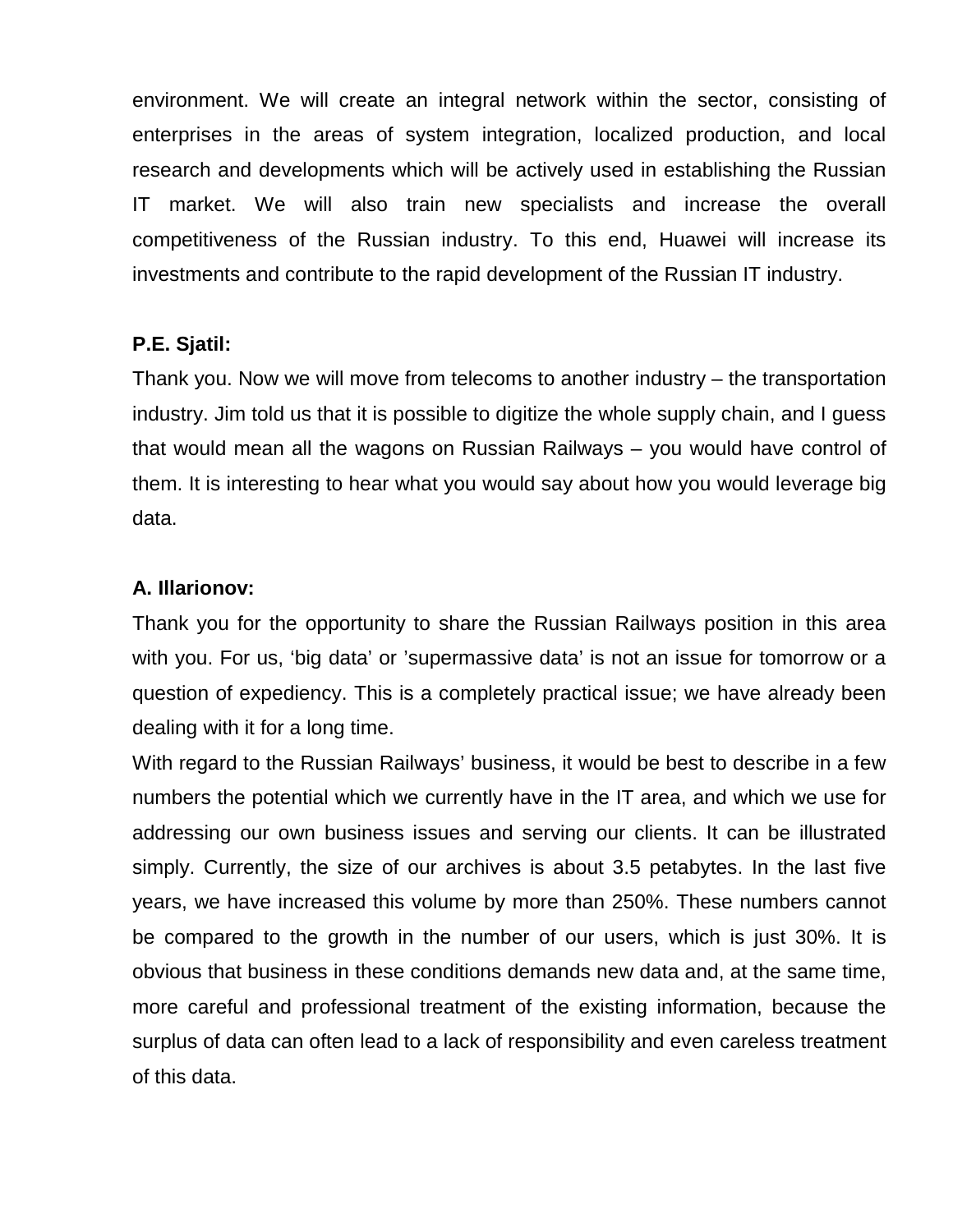I would like to talk about several trends which we are currently observing, not just at Russian Railways but also at other companies. The majority of information which we create, process, and store is information about our current production activities, our transactions. It is possible that in the very near future there will be a significant shift, which we desperately need. The proportion of data related to the strategic assessment of the external environment and relationships with our clients will grow. This data set will become our primary data set. It is possible that, due to a reduction in data on current industrial activity and to the new technologies which have been discussed here today, we will be able to significantly improve the quality of data, make it simpler, and remove the excessive replication which currently exists only because our transactional systems are not very suited to business analysis tasks. At the moment, we are forced to download data into secondary storage and analyse it from there. I believe that the shift that I mentioned will be fundamental. We will be working more with information on external environment factors which influence our business, and the behaviour of our clients, and making it more detailed and personalized.

I would like to say a few words about the factor which, I believe, critically influences the solutions to the problems of 'big data'. Business assumes that information will be protected: not simply that the threat of leaks will be removed, but that there will be no chance of falsification, and that protection will include special measures for scrubbing the data and increasing its reliability. This is a very important issue for us, and in this respect we implement many technical, technological, and organizational measures. I cannot say that we have completely resolved our issues, but I can state that we have not suffered any significant losses related to breaches in IT security. It is possible that, as the volume of our data grows, the issue of protecting this information will become more complex and even more significant.

There is another factor that was mentioned today: the widespread accessibility of mobile devices. It is important to consider not only the general mobilization of information, but the fact that relatively cheap everyday devices significantly influence user training. We can sense that. The more mobile devices our employees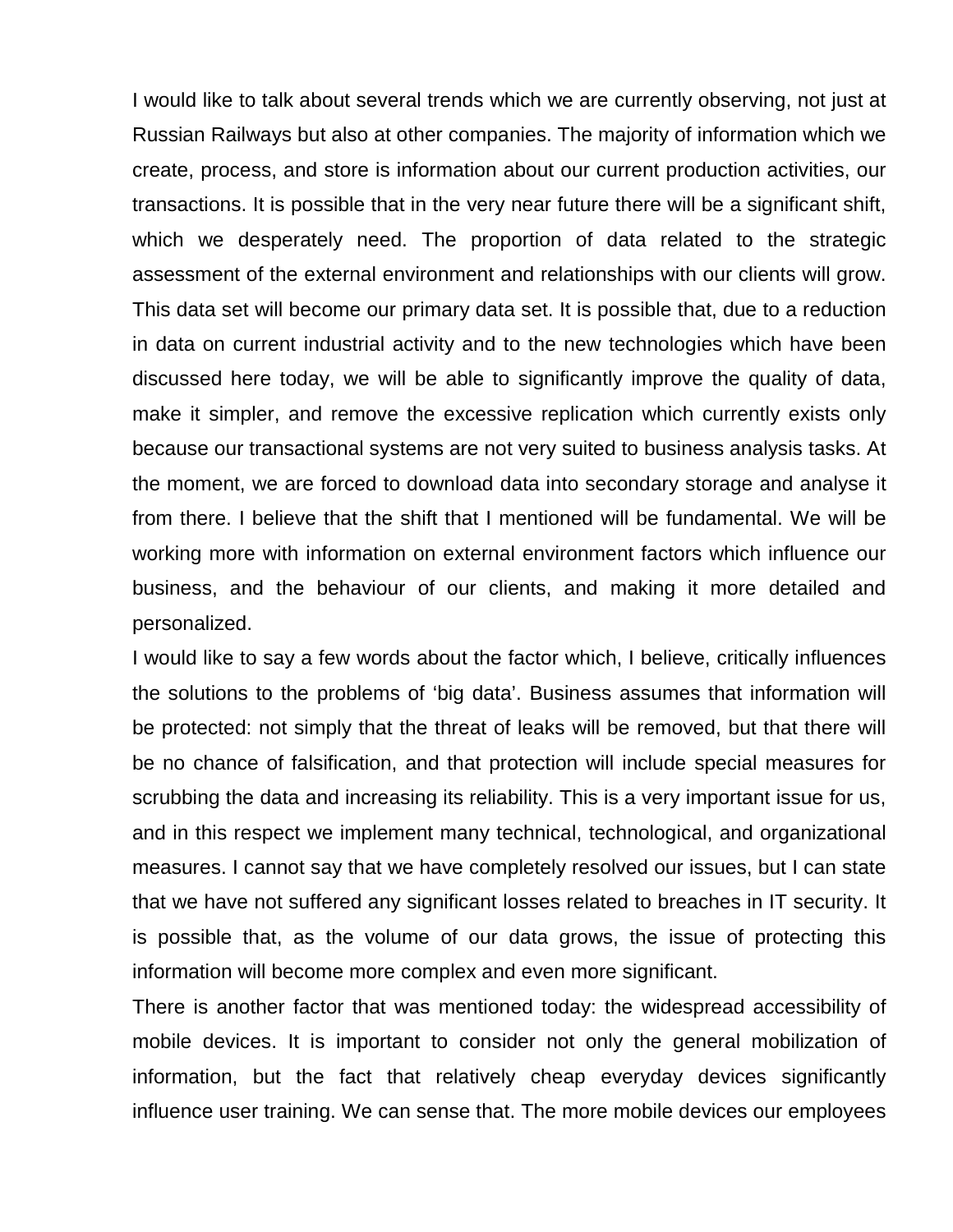have, the easier it is for them to use IT systems in their everyday work. It makes life easier... However, it increases their demands on the systems they use, the data they process, and the data processing methods they utilize. Therefore, we are forced to implement the GUI conveniences they have in their mobile applications in our industrial systems.

The conversation about working with data could be endless. We are ready for growth in the volume of processed information, which will benefit our business. There is one last point that I wanted to mention. As we have large volumes of data, it is expedient to set up information exchange that is valid from the point of view of technology and business development. This could be of interest to the large companies which operate in the Russian market. Information exchange can significantly reduce accompanying costs. These costs include the need for data replication, as well as the production or duplication of data by the client and then by the producer (for us, this is the consigner), the transport company, the freight carrier, and the freight receiver. I believe that mutual integration of IT systems and their mutual conformity are significant tools in terms of increasing business efficiency.

#### **P.E. Sjatil:**

One quick question. You talked about the increasing usage of mobile devices. What do you think about this in terms of data security for a company like Russian Railways?

#### **A. Illarionov:**

Widespread distribution of mobile devices is a part of modern life. To try to oppose them is on the one hand almost impossible, but on the other hand, quite detrimental. It is obvious that we need additional security measures, but the market already has all the technical solutions; they just need to be properly applied. The user who has a mobile device and knows how to use it is used to particular responsibility. If he saves his personal data on the device and he is concerned about the safety of the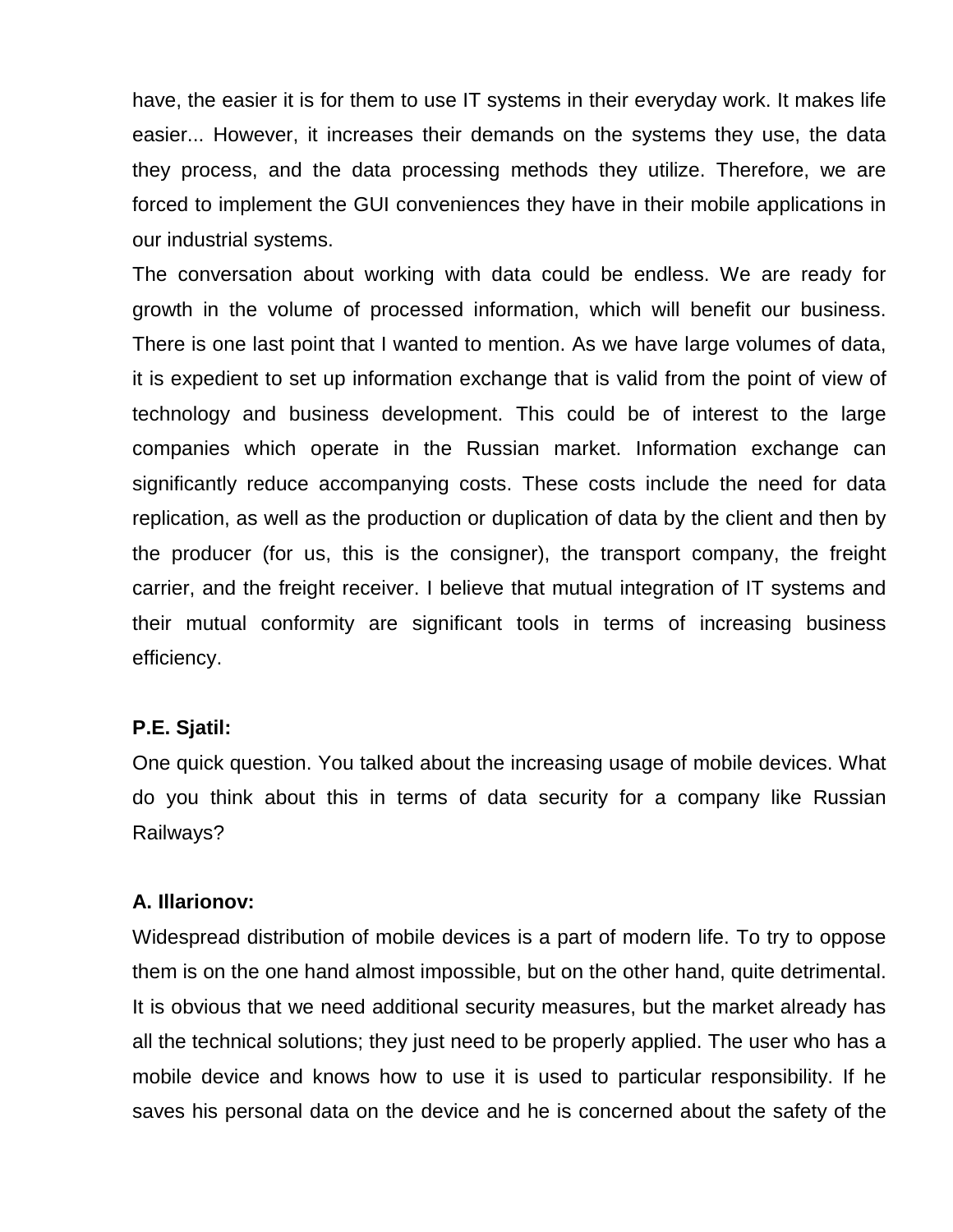data, then he will also be concerned about the information he uses at his workplace. Mobile devices teach and train people.

### **P.E. Sjatil:**

Thank you. It is now time to look at the last sector, although it may well be the first sector that comes to mind when you think about big data, and that is retail. Indeed, with big data it is clear that we can do a lot more tailoring, and there are big changes happening in retail. I shall hand over to Maxim Nogotkov.

### **M. Nogotkov:**

What is important to us in relation to big data? It is the ability to understand the client and his individual requirements. In the modern world, people are using the Internet more and more. Information on those users is being accumulated, and the traces of their behaviour on the Internet are becoming more obvious. For now, this information is held by each organization separately: for example, banks accumulate information about expenditures, credit, and cards. Mobile operators and other software creators have information about geolocation and movements. There is also information about how people react to advertising and what they respond to. There is information about what books, music, and films users look at on the Internet. Soon we will be able to tell what users are watching on TV: in fact, we will be able to distinguish each individually.

The relationship between the people and the government is slowly moving onto the Internet. Today we can find out who a user's friends are, and we know about his social personality. E-sales are very informative; in developed countries, they already make up more than 10% of retail sales. We can find out what services and goods a user prefers. Obviously, all this data will be slowly integrated. This process is already happening. And as this data is integrated, the user's profile becomes clearer.

How can that information be used? Right now the most common method for using individual information about people is targeted advertising on the Internet. There are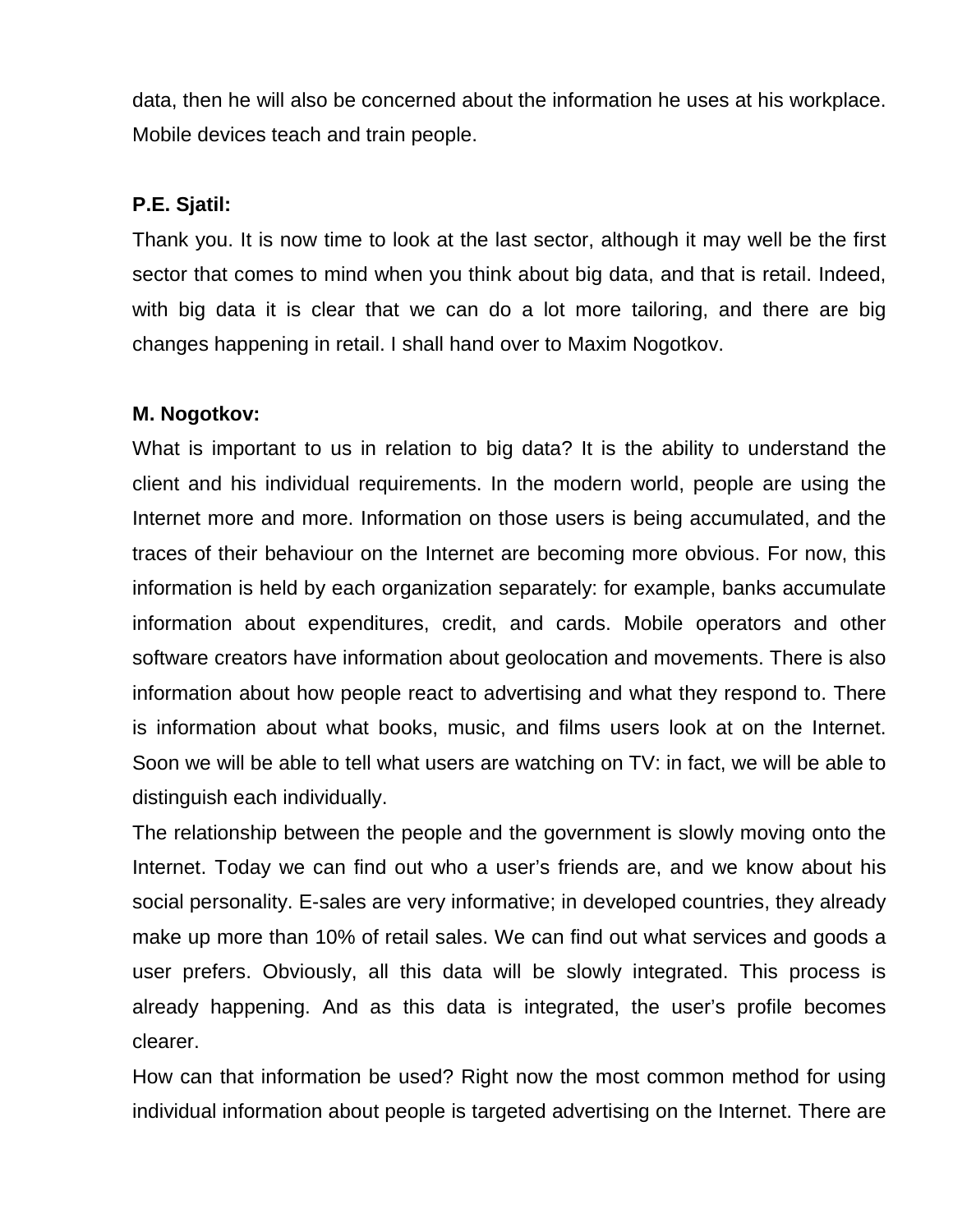real-time bidding platforms which practically tailor advertising to each user. Both in the USA and the UK, 15% of banner advertising is placed precisely in this way. There are no projects in Russia just yet, but we think that they will soon appear. The response to individually tailored advertising is 2–3 times higher than it is to random advertising. This is only the beginning; with time these numbers will grow. This means that, by using personal information about a potential client's consumption profile, we can make a several-fold reduction in marketing expenditures on that client.

This information is very useful in risk assessment as well. If we have information not only on how the user borrowed and paid off credit, but also on his everyday movements, his consumption profile, and daily payments, then we can assess risks much better. According to our assessment, the cost of banking and insurance companies' risks could be reduced by an order of more than 10%. We have carried out a number of experiments that demonstrated that if we use additional information about a user's profile, we can reduce risks by 10% or more.

You might recall the anecdote about three blind men touching an elephant for the first time; they could not figure out what they were touching. I think that a consumption profile allows us to create a complete, comprehensive understanding of a user.

One very important application of this for us has become e-sales. The key indicator in this area is conversion: how many visitors to the site turn into customers? On average, the rate of conversion on the Internet is barely 2%, at least on the Russian Internet. If we could build personalized shop windows (that is to say, to show the user what he is interested in), then if we could increase conversion by even 20– 30%, this would create a colossal competitive advantage and become the key difference between profitable and unprofitable companies.

These are the key applications of the technology that we can see right now. There is a colossal lack of analysts: people educated in the right field who know statistics. We believe that demand for these professions will increase several times over in the near future.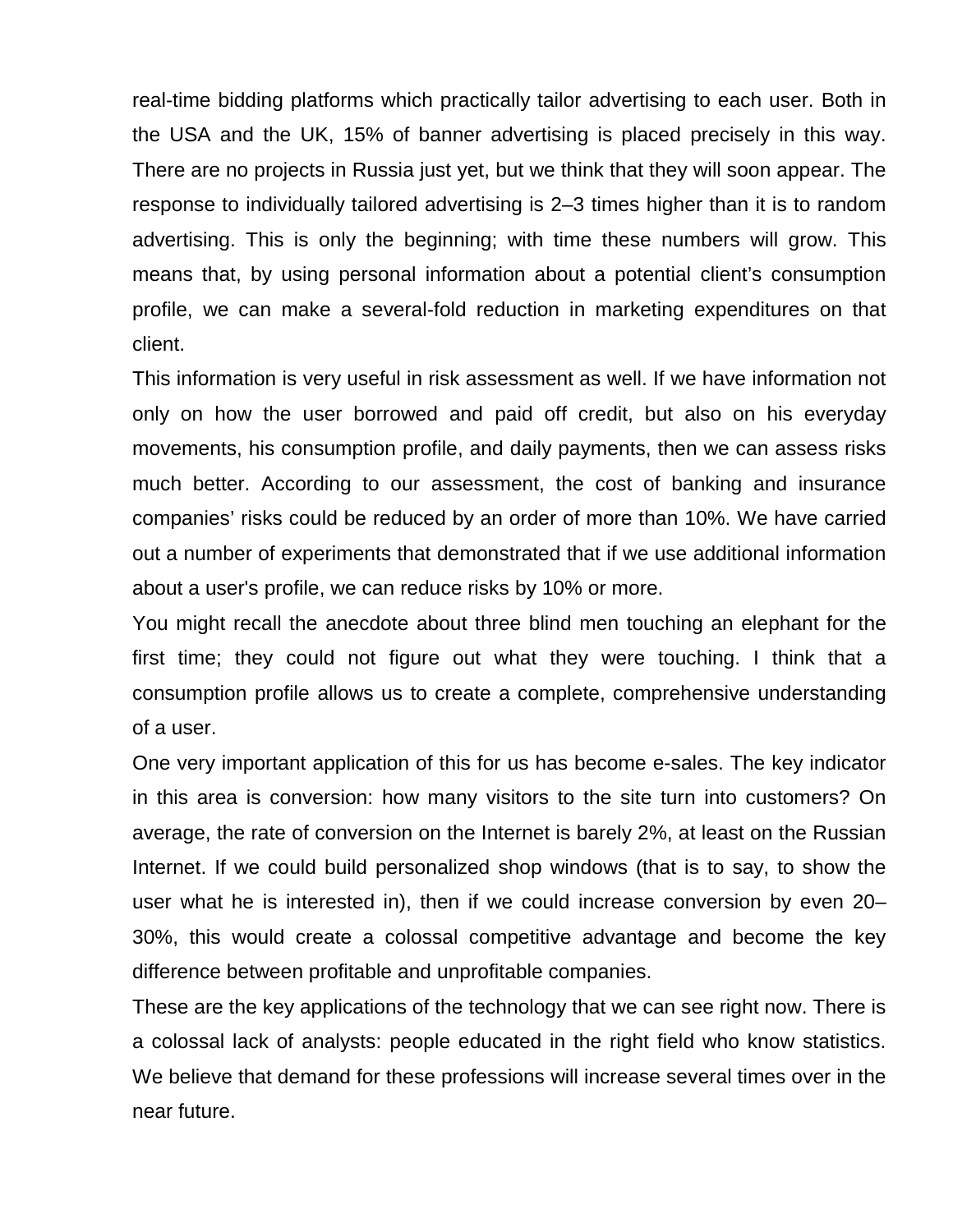## **P.E. Sjatil:**

Thank you. When you think about Russia and retail, to what extent do you fear competition from Amazon and the rest of the world for leveraging big data? To what extent do you fear big Russian online retailers and the competition from them?

# **M. Nogotkov:**

We are one of the top five online retailers in the country. One of our projects will probably be number one next year in commerce, so we should fear ourselves.

# **P.E. Sjatil:**

What about foreign companies, from the United States for instance, like Amazon?

### **M. Nogotkov:**

We do not fear Amazon, but they, of course, would be a very serious competitor if they decided to come to Russia. We have not heard about this yet.

### **P.E. Sjatil:**

Fredrik, please go ahead.

### **J.F. Baksaas:**

I think there is an interesting relationship between, for example, the telecoms sector and Maxim's activities in retail. If he, as a retail chain, says to me, as a telecoms operator, "I can demonstrate that I will get you above average customers for the next period. I know enough with my data and my customers and if I couple it with my data on the same type of customers, it is a winning business proposition", then you have used the capacities of the data that you have. But of course you need some intelligence that clicks together, the intelligent parts of these information pieces that are out there, and you need to exclude a lot of information that is not relevant for the conclusion. If you can demonstrate a good link between them, then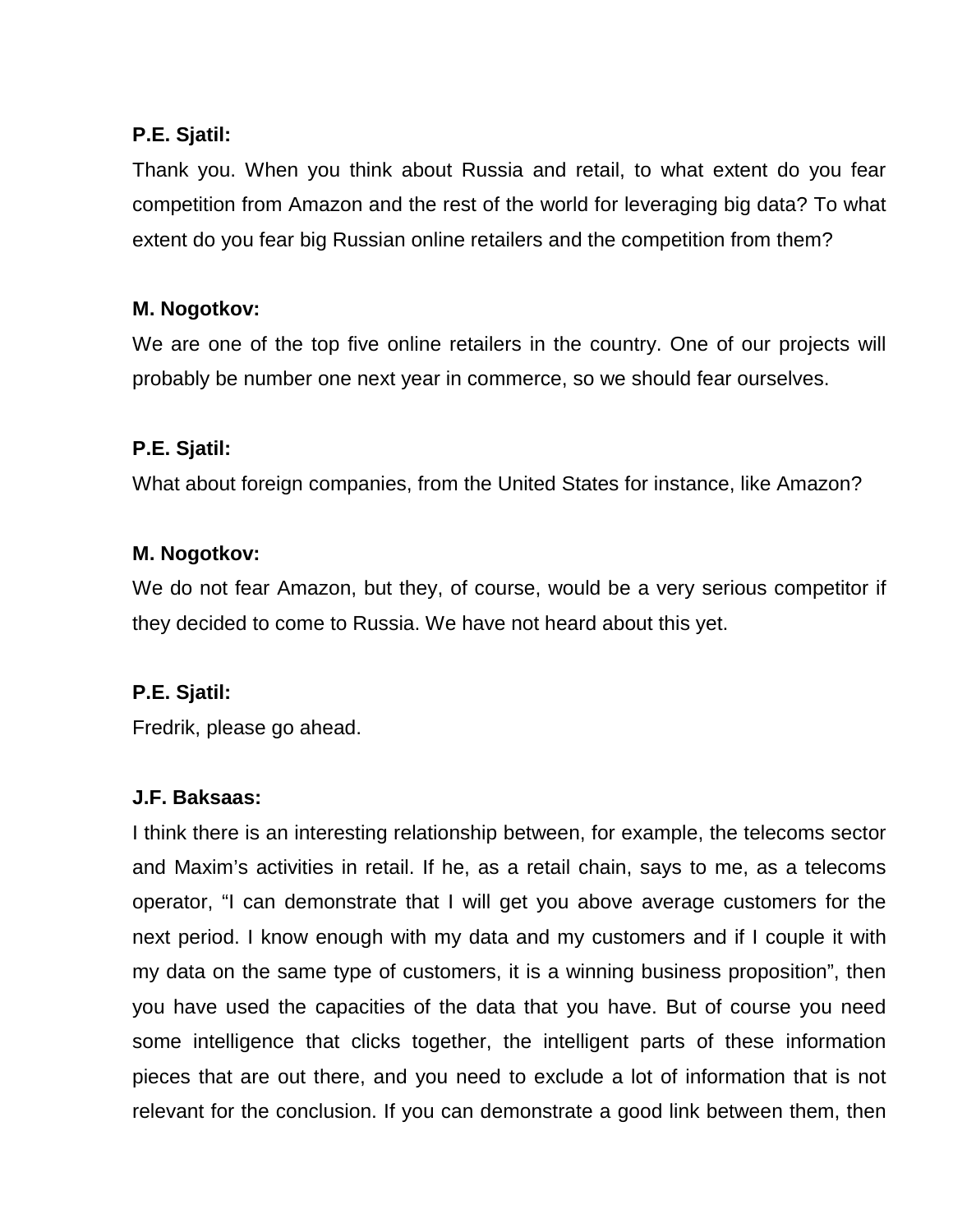we that need to distribute the physical things which are in command of the digital channel ourselves. On the other hand, we need the touch point with the retail that is there. Then we would have a utilization which would pinpoint and segment the market much more visibly for us, and hopefully also be much more beneficial in the long run for both of us. He would deliver a higher value kind of distribution product to us as an operator.

#### **P.E. Sjatil:**

Do you agree?

### **M. Nogotkov:**

Of course I think that the data involved should be person-centric data, and we should combine more and more data about particular people. Honestly, I think people in the future will openly share more data about themselves, answering quizzes and questionnaires, just to get better focused deals, coupons and so on. I think there will be more and more open information about a particular person.

### **P.E. Sjatil:**

What do you think about the opt-in and opt-out question?

### **M. Nogotkov:**

I think there will be a level of information one can share with everybody, and there will be a level of information like Google Street View, which people will keep closed. But I think that with the information that people are ready to share with companies we can improve our marketing efforts two, three or four fold. It is a very important source of data.

### **D. Bugrov:**

I have one question: to what extent do people have to agree to the collection and use of their personal information? This is a key question, in particular from the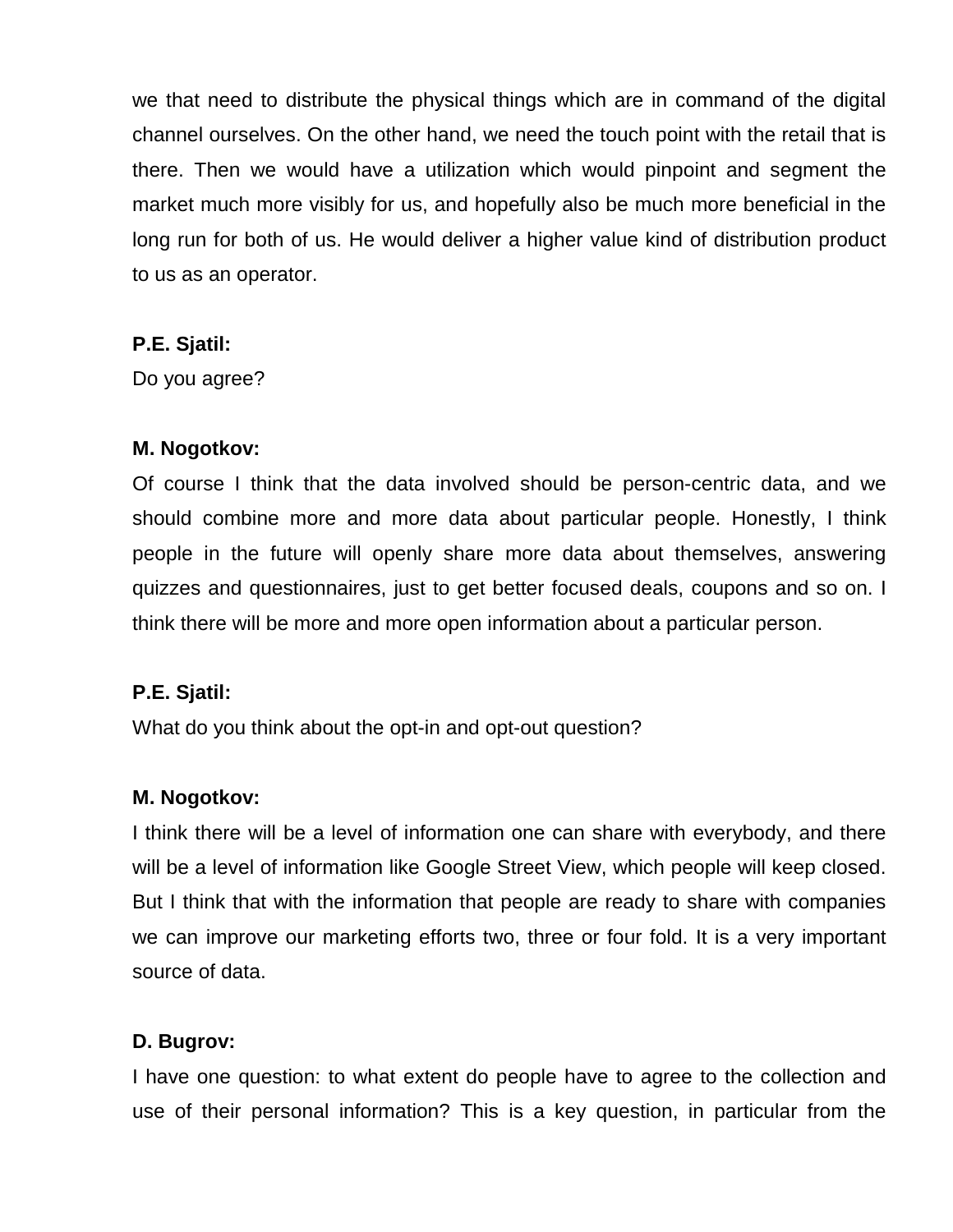legislative point of view. That is to say, whether the users give their agreement by default or not, opt in or opt out. Here we can see a situation in which even for the existing volume of data (especially taking into account the Law on Personal Information Protection), getting a clear agreement for the use of this information is a truly enormous task which perhaps does not even have a technological solution at this stage. It seems that the appropriate next step would be to resolve this issue at the regulatory level. And we think that the 'opt out' option is the correct way to move forward, because people need to make independent and informed decisions of this sort.

### **P.E. Sjatil:**

SAP, where do you see the whole world when it comes to how governments deal with this? Have you seen any good practices?

### **J. H. Snabe:**

This is one key element. Unfortunately we are in a situation where the rules and regulations around data privacy and protection are done by country, yet the Internet knows no physical boundaries. Therefore, there is an effort needed to harmonize this. I am in the European Parliament next week to discuss privacy rules and how we can drive pragmatic and fast harmonization. At least we should get some rules that are consistent.

To solve the problem, I believe that you need to empower the consumer with the choice of how much they are willing to give away, and you need to do that in a very transparent way. If you do so, I agree with Maxim that the consumer will choose a level of data collection, because you do get more relevant information. Today, we get spammed by all kinds of irrelevant offers. I believe that there is a category of consumers that will say, "I want it to be more relevant, and to come from trusted partners."

I want to emphasize the word "trust". I believe that this will only work when trust is high. That is why, when we think of these technologies, we think also of the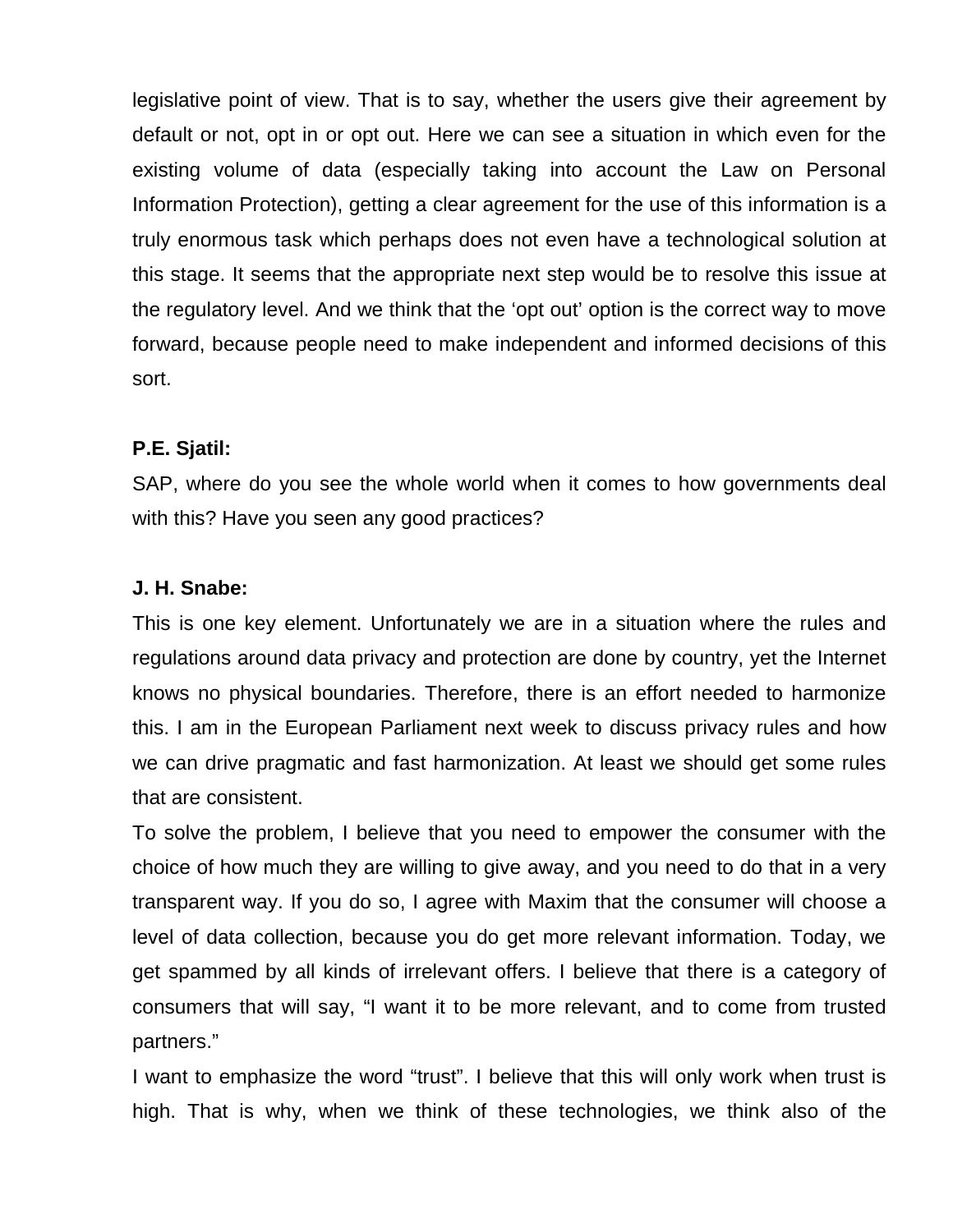importance of, for instance, bringing the banking industry into this equation, the transportation industry into this equation, and the postal services into this equation. These are companies that we have trusted for many years, and that enable a level of trust in a network that is very important in order for us to achieve that future.

There was a question on security. I agree that there will be a constant challenge on security, but we should not forget that that challenge is already there today. The moment we start connecting our devices and our systems to the Internet, there is a security challenge. In this new or next wave of Internet which I call a 'business web' – not a consumer web, but a business web, because it is created based on enterprise qualities of software, not gadgets for consumers – we believe that there is an opportunity, for instance, to argue that if you want to be in that business web, then you are willing to give data and privacy: you have to identify who you are. That is not the case on the Internet today. On the Internet today, you cannot tell who you are, or you can even pretend you are someone you are not. We think there is, again, a voluntary level of quality where users act like they do in traditional business systems: they have access rights, they are identified in secure ways and, with that, they get a level of service which you cannot achieve with the current consumer levels of quality.

#### **P.E. Sjatil:**

Fredrik, do you agree?

#### **J.F. Baksaas:**

I would just like to make a small comment. I think this is really quite easy, if we think of it in the following way. If I buy a magazine, that is a magazine which is targeting many people, and I would gladly accept that there are ads in that magazine. If I am in the mood for this, I might be triggered. But my mobile phone, my Smartphone, is mine. It is mine, and so I want to control what comes onto that mobile phone. If I am in the mood for getting to understand what kind of restaurant is in the neighbourhood, I might say yes, I am willing to receive some information about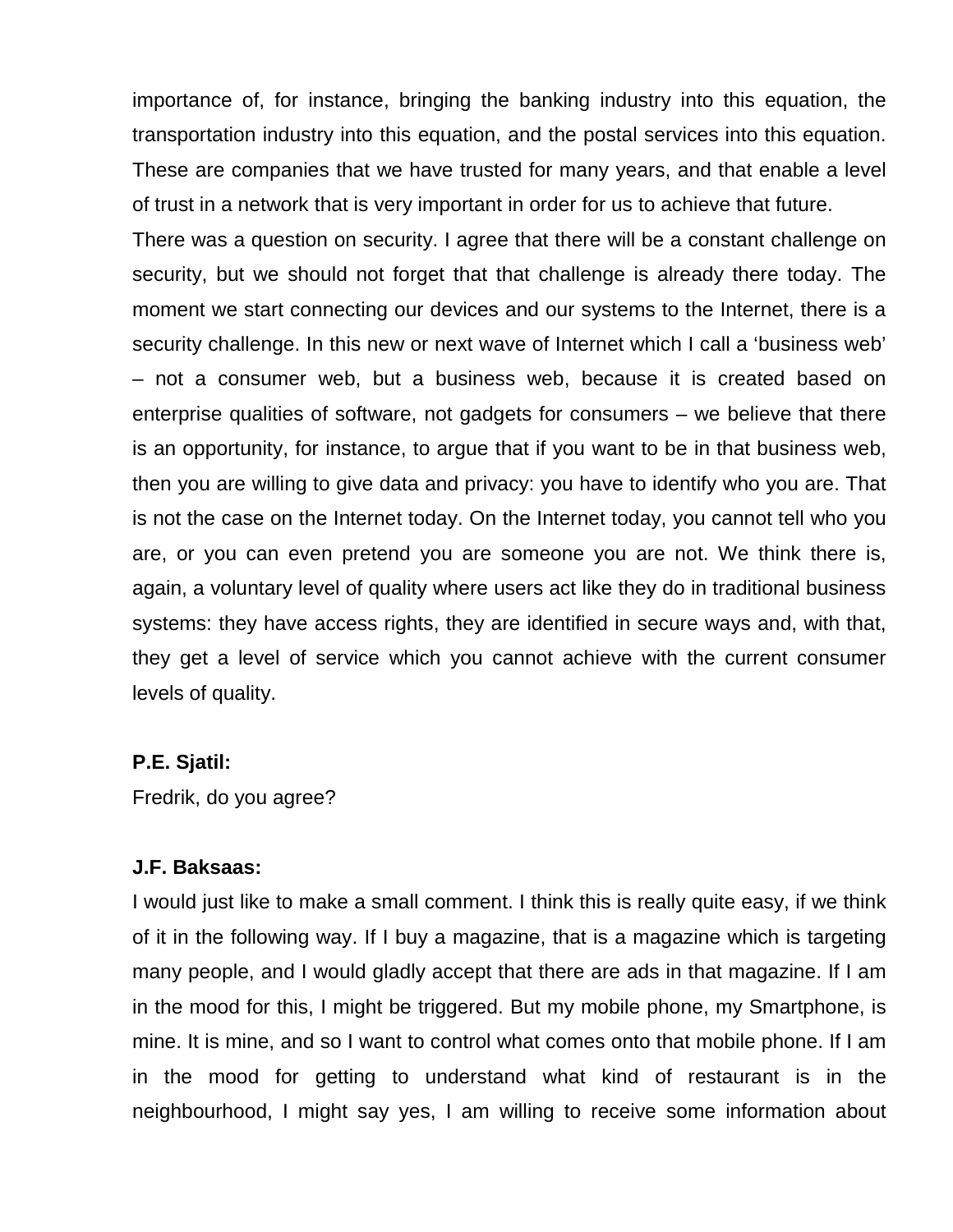restaurants, or building materials, or yachts, or whatever, for a period of time in my life. But I would not generally accept that I will be spammed. Then, I would opt for another service probably, that would shelter me from that.

Then, of course, again, we are different. On an individual level, some people want it in that fashion, and others in another package. Since the phenomenal strength of the mobile phone or the iPad, it is a personal thing. You want to decide more of it yourself.

#### **P.E. Sjatil:**

Thank you. Are there any questions from the audience? I suggest that if you have a question, stand up and say who you are, and address your question to the people on the panel.

#### **From the audience:**

May I ask a question to Huawei and to Ren Zhengfei? You mentioned cyber security: how does Huawei manage the inter-vendor questions that arise between the big vendors of the world on security issue? I guess there needs to be some standardization here?

### **Z. Ren:**

In the future, we will have problems on a scale that we can hardly imagine right now. We provide technical solutions for broadband. We are like a railway company: we provide the rails, but we cannot be responsible for the cargo transported on that railway. In some situations, we can establish some sort of filter to protect the safety of transported goods, but we simply cannot assure the safety of everything that is being transported on our railway. At the very least, this task is too much for us at the moment. However, the technology will be developed, and we will slowly find the solution to these issues. I do not know whether you find my answer satisfactory. We can make one exception. If this stream is larger than the Volga, if it is more like the Pacific Ocean, then how can we resolve the problem of IT security, even if we have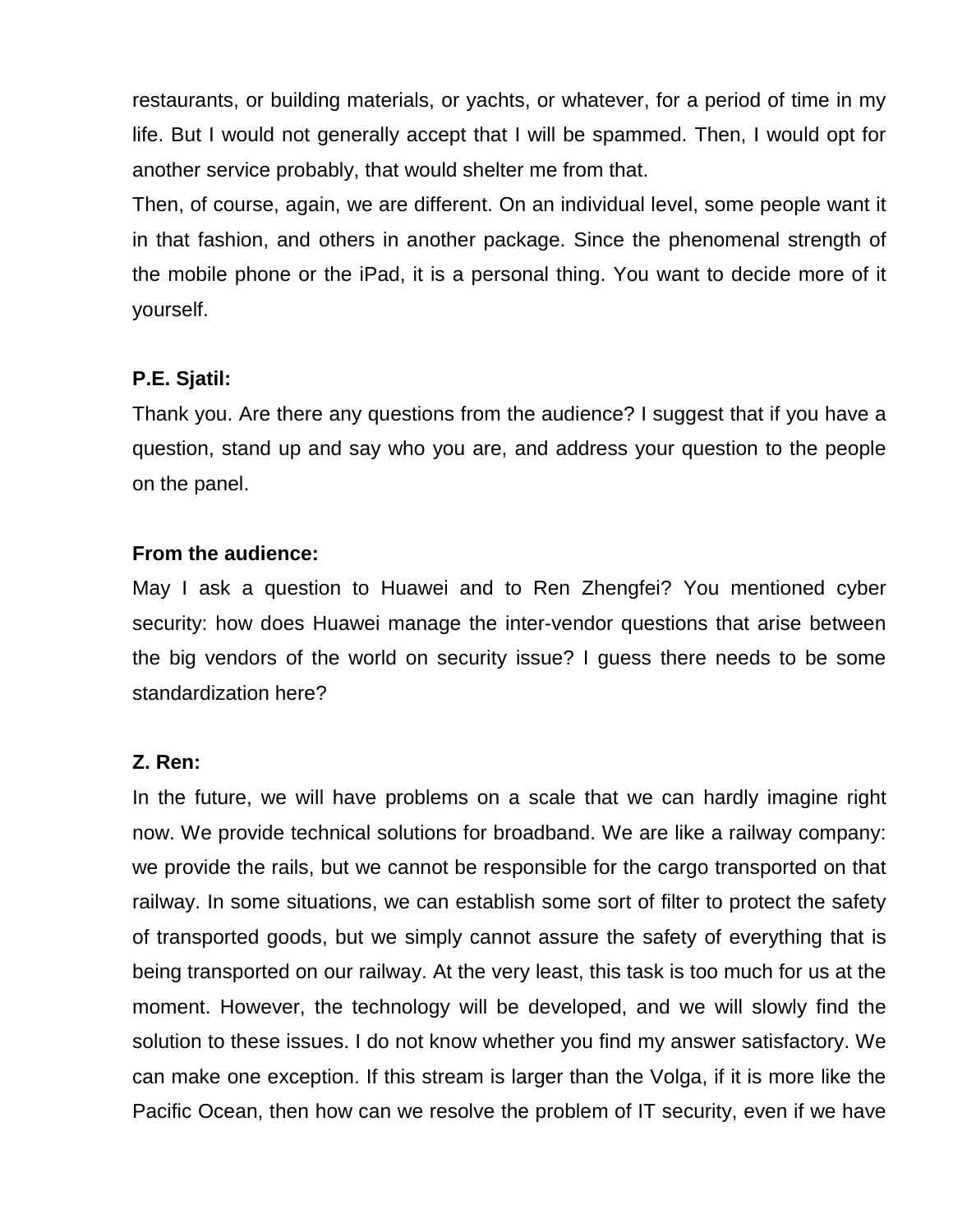the most advanced technical solutions? Of course, we can assume that the growth of information streams is not going to be that explosive, but we still have to be aware that it is going to be big.

#### **D. Sanatov:**

My name is Dmitry Sanatov; I am from the Centre for Strategic Research North-West. I once asked a representative of one international company how they select the technology that they would like to implement. At the time, his company was flooded with suggestions. He told me that they only looked at the technologies which gave them an obvious competitive advantage on the world market. I would like to ask a question of the Russian Railways representative. What is your benchmark for success when implementing various technologies, and how do you select them?

#### **A. Illarionov:**

Unfortunately, we do not have suggestions to resolve a lot of our issues, because the tasks which we work on are often very complex and large-scale. I would like to have a healthy stream of ideas, but currently the stream is quite thin.

However, selection is easy: from the entire range of proposals that we see, we try to select the proposals that meet our business requirements, that allow us to reach maximum efficiency. We select the proposals which seem to be most feasible from the point of view of our staff and our resources. Obviously, we select technologies which have long-term prospects. For a number of tasks, the decisive factor is the developer's readiness for long-term collaboration and successful cooperation with us. This criterion is particularly important, as the projects we implement are usually long-term ones, and stability in partnerships is very important to us.

#### **From the audience:**

Mr. Nogotkov, you said that in the future, we are looking at combining large stores of information. Is it possible that this collation will be large-scale: for instance, large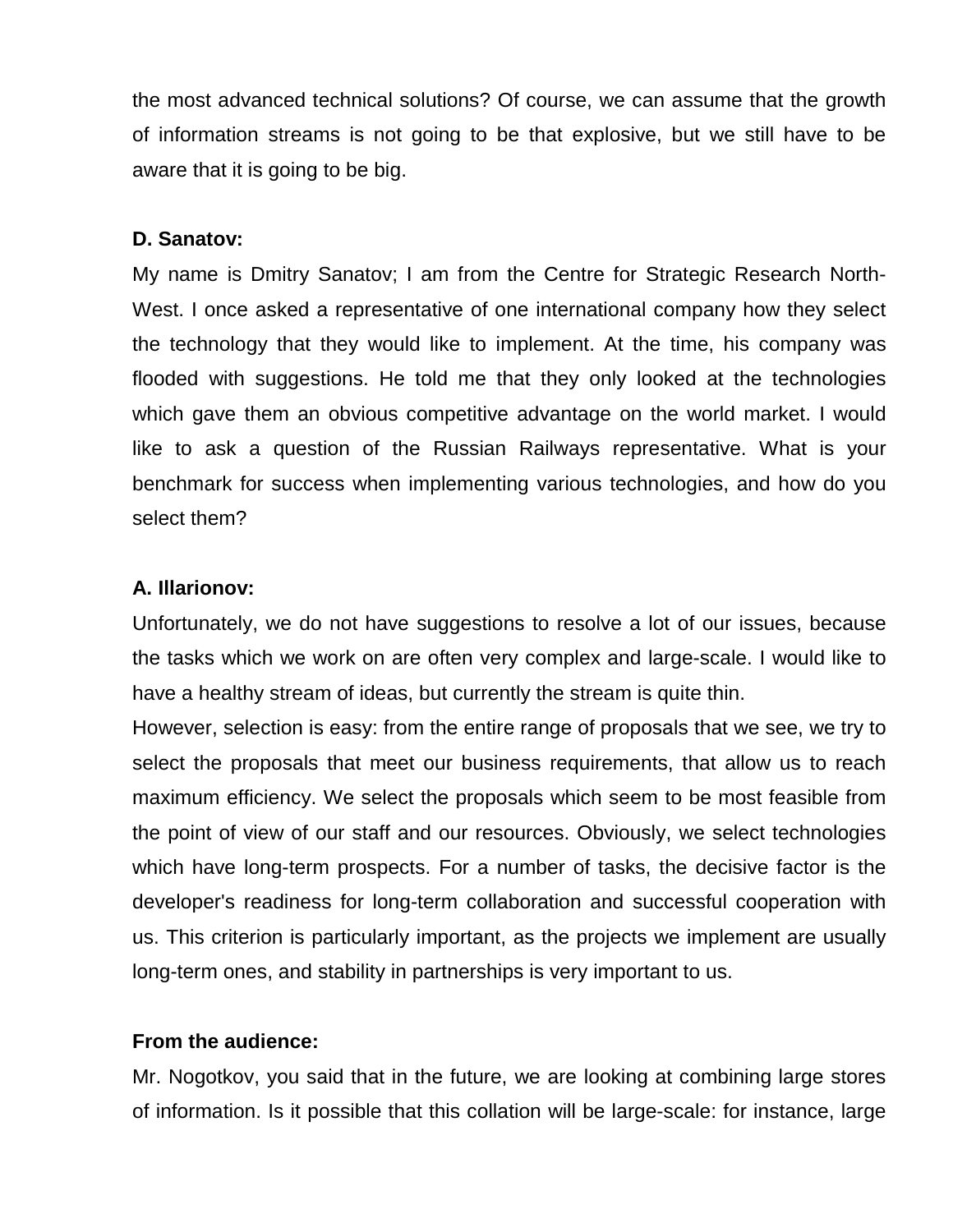cross-industry data banks, or information about clients from banks and social networks? Are they already working together? That is my first question. Second, are large players such as Google going to share information with someone else about their users if they have to?

#### **M. Nogotkov:**

There will certainly be some exchange. If we are talking about social networks, then I think that at present, Facebook is limiting the use of its information. It is limiting the possibility of importing this information without the user's consent. But despite this, Facebook has recently implemented a platform which allows it to personalize advertising. That is what is called a real-time bidding platform. This is how Facebook works at the present time. In practice, there is already an online auction for the most relevant advertising proposals.

In a number of situations, the exchange would only take place with the user's consent. It is quite possible that in many countries, the keepers of this information will be credit organizations. In Russia, these organizations currently mostly store information on defaults and borrowers. But in Britain or the USA, marketing information has become their business, maybe as much as half of it already. They have been working in that direction for long time. In Russia, this is all still at the beginning of the process, but it will develop quickly.

#### **P.E. Sjatil:**

If nobody else has any more questions, I will ask Denis Bugrov just one more thing. We have spoken a lot about the opportunity today from the customer's perspective. However, I think Mckinsey also sees big data as a huge opportunity for improving productivity, automation, decision making, etc. For a big bank like Sberbank covering a vast territory like Russia, how do you see big data from that angle?

#### **D. Bugrov:**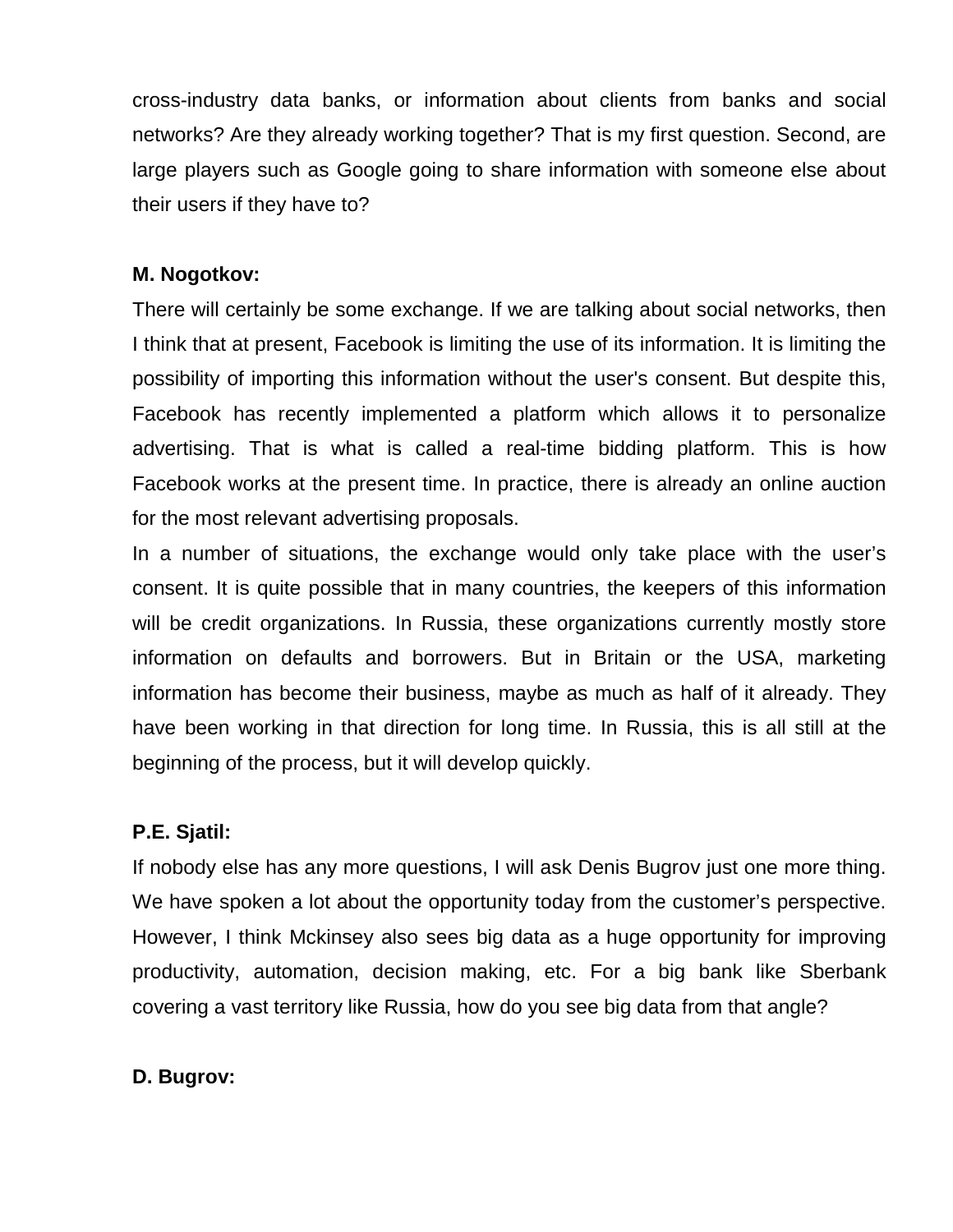There are plenty of examples of this in our work. Earlier, we had a question about selecting proposals. In essence, this is a topic which we, as an organization, are actively promoting, like crowdsourcing. How do we deal with the huge volume of ideas and proposals that we see? How do we select the best ones out of this lot? Within Sberbank we have a platform called the Ideas Exchange. I know that Russian Railways has a very similar approach; we are exchanging experiences. In the last two years we have received about 100,000 ideas and proposals, and by implementing them we have made a little under RUB 10 billion in pure economic terms. This profit is due to the fact that we have learned how to collect a huge volume of proposals from almost 140,000 people, all registered on this platform.

There are many examples of how big data can be used in different situations. We have discussed client information. Obviously, this is key, but this information is used in any part of our business, whether it is optimization of advertising costs or control over workloads in operational contact centres or cost of risks. I completely agree with Mr. Nogotkov that risk assessment can be taken to a new level, and basically, this is what we are doing now. In the last four years, our final losses, that is to say the chance that we will lose some funds on credit, have been reduced to 20% of what they were simply because we have been able to aggregate a huge volume of data about our clients. This initially allowed us to sift out fraud artists, and now it permits us to make individualized proposals to our borrowers. Big data is a totally universal issue that can be used in client activities or everyday business operations.

#### **P.E. Sjatil:**

Thank you. This session has come to an end. I will not try to make a long summary. I believe the whole panel tends to agree that this is a huge opportunity, but also with some challenges ahead. The one thing we should not forget, I believe, is that 10 years ago, 75% of all data was analogue. If you reflect, actually, this is a very new thing. Doing what we are talking about in terms of this type of data process is very hard when almost all the data is analogue. It is less than five years ago, as I said, since the first iPhone was launched. The iPad was launched less than four years